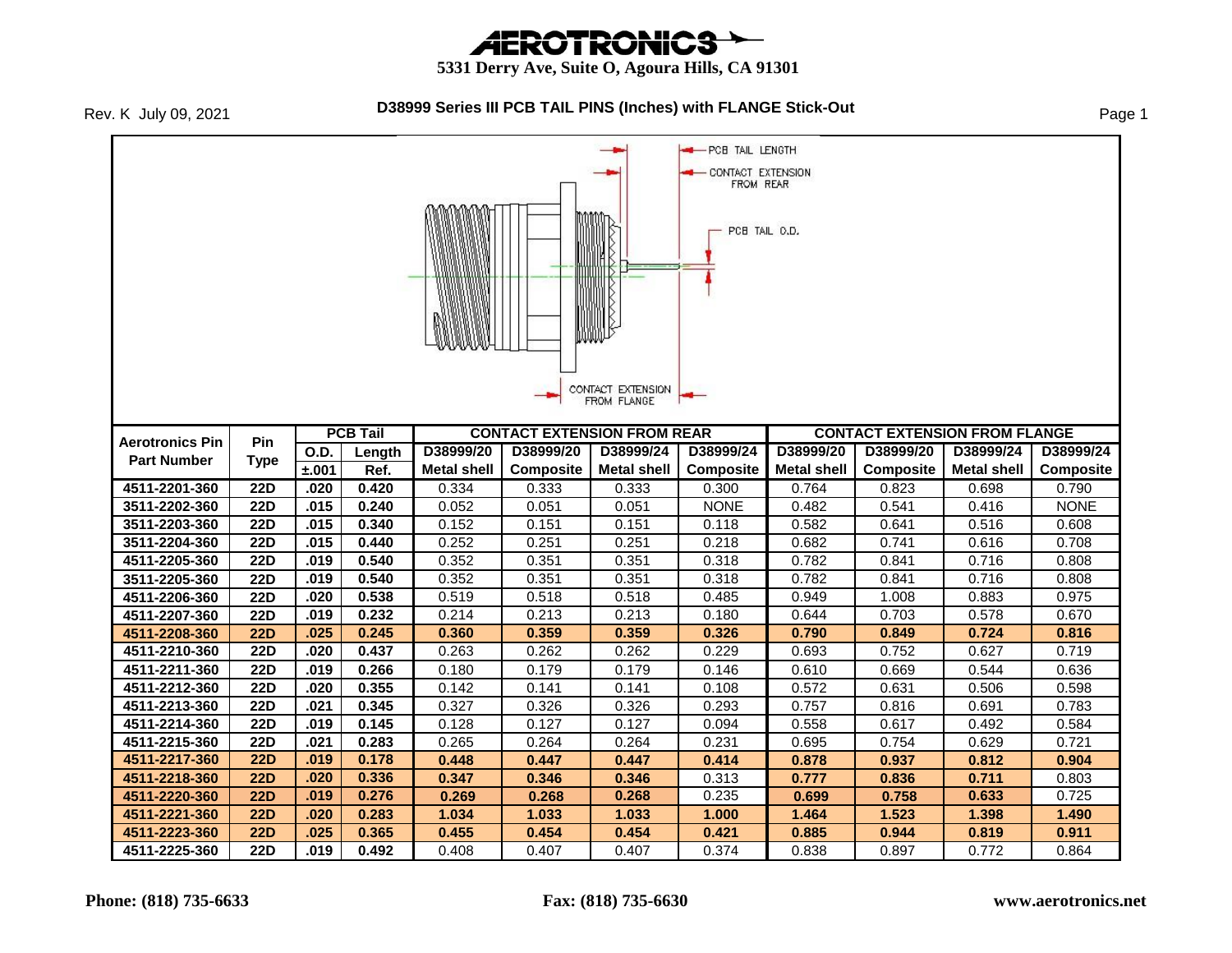

|                        |                  |             | <b>PCB Tail</b> |                    | <b>CONTACT EXTENSION FROM REAR</b> |                    |                  | <b>CONTACT EXTENSION FROM FLANGE</b> |           |             |             |  |
|------------------------|------------------|-------------|-----------------|--------------------|------------------------------------|--------------------|------------------|--------------------------------------|-----------|-------------|-------------|--|
| <b>Aerotronics Pin</b> | <b>Pin</b>       | <b>O.D.</b> | Length          | D38999/20          | D38999/20                          | D38999/24          | D38999/24        | D38999/20                            | D38999/20 | D38999/24   | D38999/24   |  |
| <b>Part Number</b>     | <b>Type</b>      | ±.001       | Ref.            | <b>Metal shell</b> | <b>Composite</b>                   | <b>Metal shell</b> | <b>Composite</b> | <b>Metal shell</b>                   | Composite | Metal shell | Composite   |  |
| 4511-2227-360          | <b>22D</b>       | .027        | 0.227           | 0.456              | 0.455                              | 0.455              | 0.422            | 0.886                                | 0.945     | 0.820       | 0.912       |  |
| 4511-2229-360          | <b>22D</b>       | .030        | 0.300           | 0.348              | 0.347                              | 0.347              | 0.314            | 0.778                                | 0.837     | 0.712       | 0.804       |  |
| 4511-2230-360          | $\overline{22D}$ | .020        | 0.220           | 0.038              | 0.037                              | 0.037              | <b>NONE</b>      | 0.468                                | 0.527     | 0.402       | <b>NONE</b> |  |
| 4511-2231-360          | <b>22D</b>       | .020        | 0.407           | 0.235              | 0.234                              | 0.234              | 0.201            | 0.665                                | 0.724     | 0.599       | 0.691       |  |
| 4511-2232-360          | <b>22D</b>       | .020        | 0.450           | 0.218              | 0.217                              | 0.217              | 0.184            | 0.648                                | 0.707     | 0.582       | 0.674       |  |
| 4511-2233-360          | <b>22D</b>       | .020        | 0.440           | 0.206              | 0.205                              | 0.205              | 0.172            | 0.636                                | 0.695     | 0.570       | 0.662       |  |
| 4511-2234-360          | <b>22D</b>       | .020        | 0.277           | 0.105              | 0.104                              | 0.104              | 0.071            | 0.535                                | 0.594     | 0.469       | 0.561       |  |
| 4511-2236-360          | <b>22D</b>       | .019        | 0.180           | 0.163              | 0.162                              | 0.162              | 0.129            | 0.593                                | 0.652     | 0.527       | 0.619       |  |
| 4511-2237-360          | <b>22D</b>       | .030        | 0.763           | 0.593              | 0.592                              | 0.592              | 0.559            | 1.023                                | 1.082     | 0.957       | 1.049       |  |
| 4511-2238-360          | $\overline{22D}$ | .030        | 0.893           | 0.723              | 0.722                              | 0.722              | 0.689            | 1.153                                | 1.212     | 1.087       | 1.179       |  |
| 4511-2239-360          | <b>22D</b>       | .020        | 0.169           | 0.191              | 0.190                              | 0.190              | 0.157            | 0.621                                | 0.680     | 0.555       | 0.647       |  |
| 4511-2241-360          | <b>22D</b>       | .028        | 0.157           | 0.222              | 0.221                              | 0.221              | 0.188            | 0.652                                | 0.711     | 0.586       | 0.678       |  |
| 4511-2243-360          | <b>22D</b>       | .019        | 0.157           | 0.197              | 0.196                              | 0.196              | 0.163            | 0.627                                | 0.686     | 0.561       | 0.653       |  |
| 4511-2244-360          | 22D              | .020        | 0.180           | 0.162              | 0.161                              | 0.161              | 0.128            | 0.592                                | 0.651     | 0.526       | 0.618       |  |
| 4511-2245-360          | 22D              | .020        | 0.121           | 0.167              | 0.166                              | 0.166              | 0.133            | 0.597                                | 0.656     | 0.531       | 0.623       |  |
| 4511-2246-360          | <b>22D</b>       | .019        | 0.094           | 0.076              | 0.075                              | 0.075              | 0.042            | 0.506                                | 0.565     | 0.440       | 0.532       |  |
| 4511-2247-360          | <b>22D</b>       | .025        | 0.329           | 0.390              | 0.389                              | 0.389              | 0.356            | 0.820                                | 0.879     | 0.754       | 0.846       |  |
| 4511-2248-360          | 22D              | .032        | 0.400           | 0.401              | 0.400                              | 0.400              | 0.367            | 0.831                                | 0.890     | 0.765       | 0.857       |  |
| 4511-2249-360          | 22D              | .022        | 0.170           | 0.249              | 0.248                              | 0.248              | 0.215            | 0.679                                | 0.738     | 0.613       | 0.705       |  |
| 3511-2250-360          | <b>22D</b>       | .019        | 0.544           | 0.463              | 0.462                              | 0.462              | 0.429            | 0.893                                | 0.952     | 0.827       | 0.919       |  |
| 4511-2251-360          | <b>22D</b>       | .019        | 0.236           | 0.401              | 0.400                              | 0.400              | 0.367            | 0.831                                | 0.890     | 0.765       | 0.857       |  |
| 4511-2252-360          | 22D              | .019        | 0.205           | 0.729              | 0.728                              | 0.728              | 0.695            | 1.159                                | 1.218     | 1.093       | 1.185       |  |
| 3511-2253-360          | 22D              | .019        | 0.500           | 0.597              | 0.596                              | 0.596              | 0.563            | 1.027                                | 1.086     | 0.961       | 1.053       |  |
| 4511-2254-360          | <b>22D</b>       | .025        | 0.145           | 0.263              | 0.262                              | 0.262              | 0.229            | 0.693                                | 0.752     | 0.627       | 0.719       |  |
| 3511-2255-360          | <b>22D</b>       | .025        | 0.445           | 0.565              | 0.564                              | 0.564              | 0.531            | 0.995                                | 1.054     | 0.929       | 1.021       |  |
| 4511-2256-360          | <b>22D</b>       | .025        | 0.345           | 0.465              | 0.464                              | 0.464              | 0.431            | 0.895                                | 0.954     | 0.829       | 0.921       |  |
| 4511-2257-360          | <b>22D</b>       | .029        | 0.118           | 0.346              | 0.345                              | 0.345              | 0.312            | 0.776                                | 0.835     | 0.710       | 0.802       |  |
| 3511-2258-360          | <b>22D</b>       | .025        | 0.545           | 0.661              | 0.660                              | 0.660              | 0.627            | 1.091                                | 1.150     | 1.025       | 1.117       |  |
| 3511-2259-360          | <b>22D</b>       | .031        | 0.762           | 0.593              | 0.592                              | 0.592              | 0.559            | 1.023                                | 1.082     | 0.957       | 1.049       |  |
| 3511-2260-360          | <b>22D</b>       | .025        | 0.515           | 0.261              | 0.260                              | 0.260              | 0.227            | 0.691                                | 0.750     | 0.625       | 0.717       |  |
| 4511-2261-360          | <b>22D</b>       | .030        | 0.148           | 0.320              | 0.319                              | 0.319              | 0.286            | 0.750                                | 0.809     | 0.684       | 0.776       |  |
| 4511-2262-360          | 22D              | .025        | 0.137           | 0.290              | 0.289                              | 0.289              | 0.256            | 0.720                                | 0.779     | 0.654       | 0.746       |  |
| 4511-2263-360          | 22D              | .019        | 0.251           | 0.553              | 0.552                              | 0.552              | 0.519            | 0.983                                | 1.042     | 0.917       | 1.009       |  |
| 4511-2264-360          | <b>22D</b>       | .019        | 0.267           | 0.097              | 0.096                              | 0.096              | 0.063            | 0.527                                | 0.586     | 0.461       | 0.553       |  |
| 4511-2265-360          | <b>22D</b>       | .019        | 0.410           | 0.401              | 0.400                              | 0.400              | 0.367            | 0.831                                | 0.890     | 0.765       | 0.857       |  |
| 4511-2266-360          | 22D              | .019        | 0.345           | 0.177              | 0.176                              | 0.176              | 0.143            | 0.607                                | 0.666     | 0.541       | 0.633       |  |
| 4511-2267-360          | 22D              | .019        | 0.430           | 0.262              | 0.261                              | 0.261              | 0.228            | 0.692                                | 0.751     | 0.626       | 0.718       |  |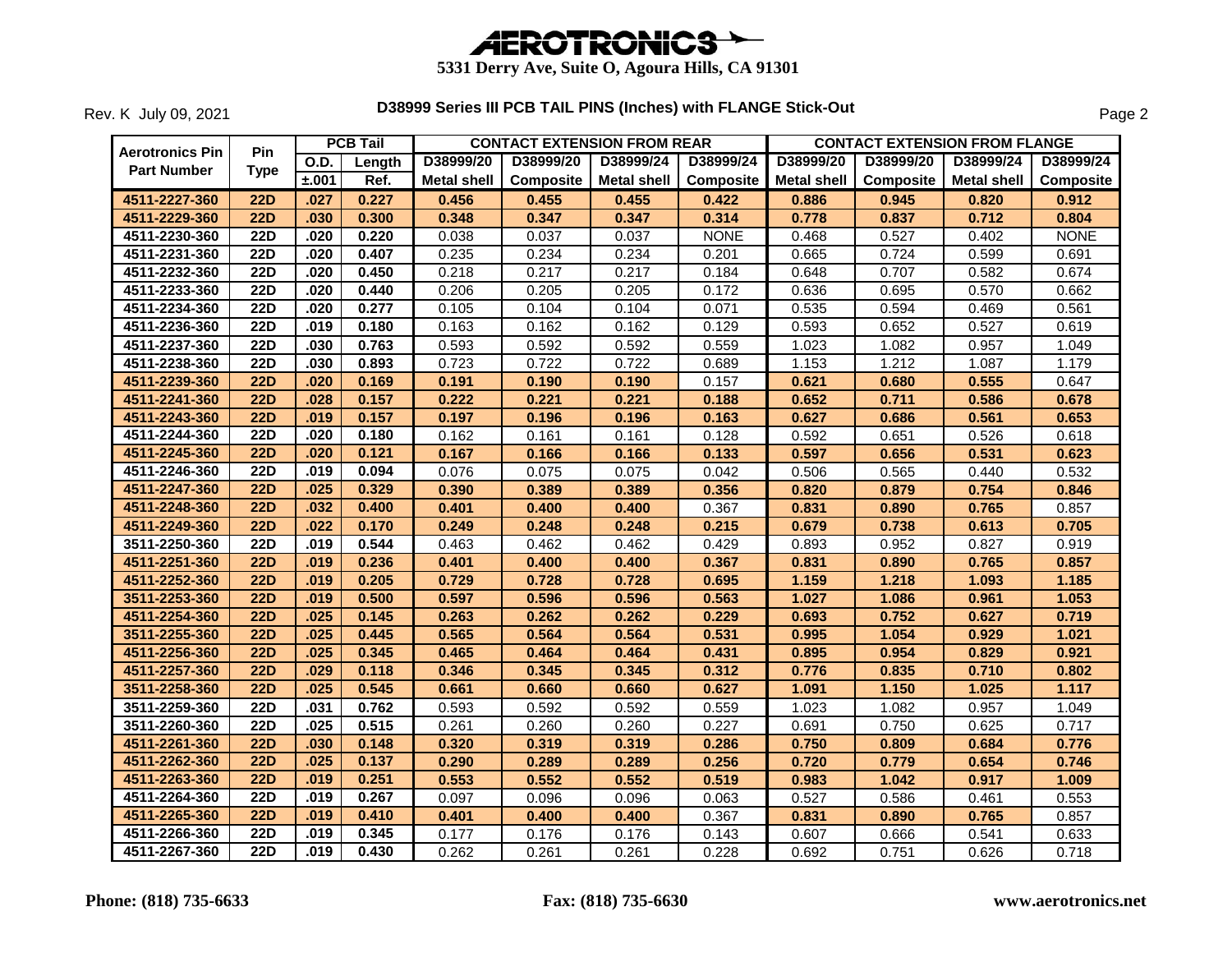

|                        |                  |             | <b>PCB Tail</b> | <b>CONTACT EXTENSION FROM REAR</b> |                  |                    |             | <b>CONTACT EXTENSION FROM FLANGE</b> |           |             |             |  |
|------------------------|------------------|-------------|-----------------|------------------------------------|------------------|--------------------|-------------|--------------------------------------|-----------|-------------|-------------|--|
| <b>Aerotronics Pin</b> | <b>Pin</b>       | <b>O.D.</b> | Length          | D38999/20                          | D38999/20        | D38999/24          | D38999/24   | D38999/20                            | D38999/20 | D38999/24   | D38999/24   |  |
| <b>Part Number</b>     | <b>Type</b>      | ±.001       | Ref.            | <b>Metal shell</b>                 | <b>Composite</b> | <b>Metal shell</b> | Composite   | <b>Metal shell</b>                   | Composite | Metal shell | Composite   |  |
| 4511-2270-360          | <b>22D</b>       | .019        | 0.165           | 0.319                              | 0.318            | 0.318              | 0.285       | 0.749                                | 0.808     | 0.683       | 0.775       |  |
| 4511-2271-360          | <b>22D</b>       | .025        | 0.630           | 0.748                              | 0.747            | 0.747              | 0.714       | 1.178                                | 1.237     | 1.112       | 1.204       |  |
| 3511-2272-360          | $\overline{22D}$ | .019        | 0.769           | 0.600                              | 0.599            | 0.599              | 0.566       | 1.030                                | 1.089     | 0.964       | 1.056       |  |
| 3511-2273-360          | <b>22D</b>       | .019        | 0.509           | 0.244                              | 0.243            | 0.243              | 0.210       | 0.674                                | 0.733     | 0.608       | 0.700       |  |
| 4511-2275-360          | <b>22D</b>       | .019        | 0.200           | 0.250                              | 0.249            | 0.249              | 0.216       | 0.680                                | 0.739     | 0.614       | 0.706       |  |
| 4511-2276-360          | 22D              | .019        | 0.360           | 0.355                              | 0.354            | 0.354              | 0.321       | 0.785                                | 0.844     | 0.719       | 0.811       |  |
| 4511-2278-360          | <b>22D</b>       | .019        | 0.240           | 0.241                              | 0.240            | 0.240              | 0.207       | 0.671                                | 0.730     | 0.605       | 0.697       |  |
| 4511-2279-360          | 22D              | .026        | 0.182           | 0.145                              | 0.144            | 0.144              | 0.111       | 0.575                                | 0.634     | 0.509       | 0.601       |  |
| 3511-2280-360          | <b>22D</b>       | .019        | 0.578           | 0.493                              | 0.492            | 0.492              | 0.459       | 0.923                                | 0.982     | 0.857       | 0.949       |  |
| 3511-2281-360          | $\overline{22D}$ | .019        | 0.522           | 0.437                              | 0.436            | 0.436              | 0.403       | 0.867                                | 0.926     | 0.801       | 0.893       |  |
| 4511-2282-360          | <b>22D</b>       | .019        | 0.240           | 0.217                              | 0.216            | 0.216              | 0.183       | 0.647                                | 0.706     | 0.581       | 0.673       |  |
| 4511-2283-360          | <b>22D</b>       | .019        | 0.407           | 0.234                              | 0.233            | 0.233              | 0.200       | 0.664                                | 0.723     | 0.598       | 0.690       |  |
| 4511-2285-360          | 22D              | .019        | 0.205           | 0.872                              | 0.871            | 0.871              | 0.838       | 1.302                                | 1.361     | 1.236       | 1.328       |  |
| 4511-2286-360          | 22D              | .019        | 0.324           | 1.229                              | 1.228            | 1.228              | 1.195       | 1.659                                | 1.718     | 1.593       | 1.685       |  |
| 4511-2287-360          | <b>22D</b>       | .019        | 0.411           | 0.238                              | 0.237            | 0.237              | 0.204       | 0.668                                | 0.727     | 0.602       | 0.694       |  |
| 4511-2288-360          | <b>22D</b>       | .019        | 0.240           | 0.217                              | 0.216            | 0.216              | 0.183       | 0.647                                | 0.706     | 0.581       | 0.673       |  |
| 4511-2289-360          | <b>22D</b>       | .019        | 0.513           | 0.975                              | 0.974            | 0.974              | 0.941       | 1.405                                | 1.464     | 1.339       | 1.431       |  |
| 4511-2291-360          | <b>22D</b>       | .019        | 0.200           | 0.057                              | 0.056            | 0.056              | <b>NONE</b> | 0.487                                | 0.546     | 0.421       | <b>NONE</b> |  |
| 4511-2293-360          | $\overline{22D}$ | .019        | 0.643           | 0.272                              | 0.271            | 0.271              | 0.238       | 0.702                                | 0.761     | 0.636       | 0.728       |  |
| 4511-2294-360          | <b>22D</b>       | .019        | 0.292           | 0.207                              | 0.206            | 0.206              | 0.173       | 0.637                                | 0.696     | 0.571       | 0.663       |  |
| 4511-2295-360          | <b>22D</b>       | .019        | 0.254           | 0.201                              | 0.200            | 0.200              | 0.167       | 0.631                                | 0.690     | 0.565       | 0.657       |  |
| 4511-2296-360          | <b>22D</b>       | .019        | 0.086           | 0.145                              | 0.144            | 0.144              | 0.111       | 0.575                                | 0.634     | 0.509       | 0.601       |  |
| 4511-2297-360          | <b>22D</b>       | .019        | 0.350           | 0.174                              | 0.173            | 0.173              | 0.140       | 0.604                                | 0.663     | 0.538       | 0.630       |  |
| 4511-2298-360          | <b>22D</b>       | .019        | 0.467           | 0.382                              | 0.381            | 0.381              | 0.348       | 0.812                                | 0.871     | 0.746       | 0.838       |  |
| 4511-2299-360          | <b>22D</b>       | .019        | 0.290           | 0.042                              | 0.041            | 0.041              | <b>NONE</b> | 0.472                                | 0.531     | 0.406       | <b>NONE</b> |  |
| 4511-2253B-360         | 22D              | .030        | 0.250           | 0.244                              | 0.243            | 0.243              | 0.210       | 0.674                                | 0.733     | 0.608       | 0.700       |  |
| 4511-2254B-360         | <b>22D</b>       | .031        | 0.197           | 0.189                              | 0.188            | 0.188              | 0.155       | 0.619                                | 0.678     | 0.553       | 0.645       |  |
| 4511-2255B-360         | <b>22D</b>       | .019        | 0.170           | 0.307                              | 0.306            | 0.306              | 0.273       | 0.737                                | 0.796     | 0.671       | 0.763       |  |
| 4511-2256B-360         | <b>22D</b>       | .019        | 0.256           | 0.383                              | 0.382            | 0.382              | 0.349       | 0.813                                | 0.872     | 0.747       | 0.839       |  |
| 4511-2257B-360         | <b>22D</b>       | .019        | 0.310           | 0.287                              | 0.286            | 0.286              | 0.253       | 0.717                                | 0.776     | 0.651       | 0.743       |  |
| 4511-2258B-360         | <b>22D</b>       | .019        | 0.148           | 0.065                              | 0.064            | 0.064              | 0.031       | 0.495                                | 0.554     | 0.429       | 0.521       |  |
| 4511-2259B-360         | <b>22D</b>       | .019        | 0.450           | 0.168                              | 0.167            | 0.167              | 0.134       | 0.598                                | 0.657     | 0.532       | 0.624       |  |
| 4511-2260B-360         | 22D              | .019        | 0.470           | 0.297                              | 0.296            | 0.296              | 0.263       | 0.727                                | 0.786     | 0.661       | 0.753       |  |
| 4511-2261B-360         | <b>22D</b>       | .019        | 0.285           | 0.287                              | 0.286            | 0.286              | 0.253       | 0.717                                | 0.776     | 0.651       | 0.743       |  |
| 4511-2262B-360         | <b>22D</b>       | .019        | 0.285           | 0.281                              | 0.280            | 0.280              | 0.247       | 0.711                                | 0.770     | 0.645       | 0.737       |  |
| 4511-2263B-360         | 22D              | .019        | 0.265           | 0.180                              | 0.179            | 0.179              | 0.146       | 0.610                                | 0.669     | 0.544       | 0.636       |  |
| 4511-2264B-360         | 22D              | .019        | 0.118           | 0.168                              | 0.167            | 0.167              | 0.134       | 0.598                                | 0.657     | 0.532       | 0.624       |  |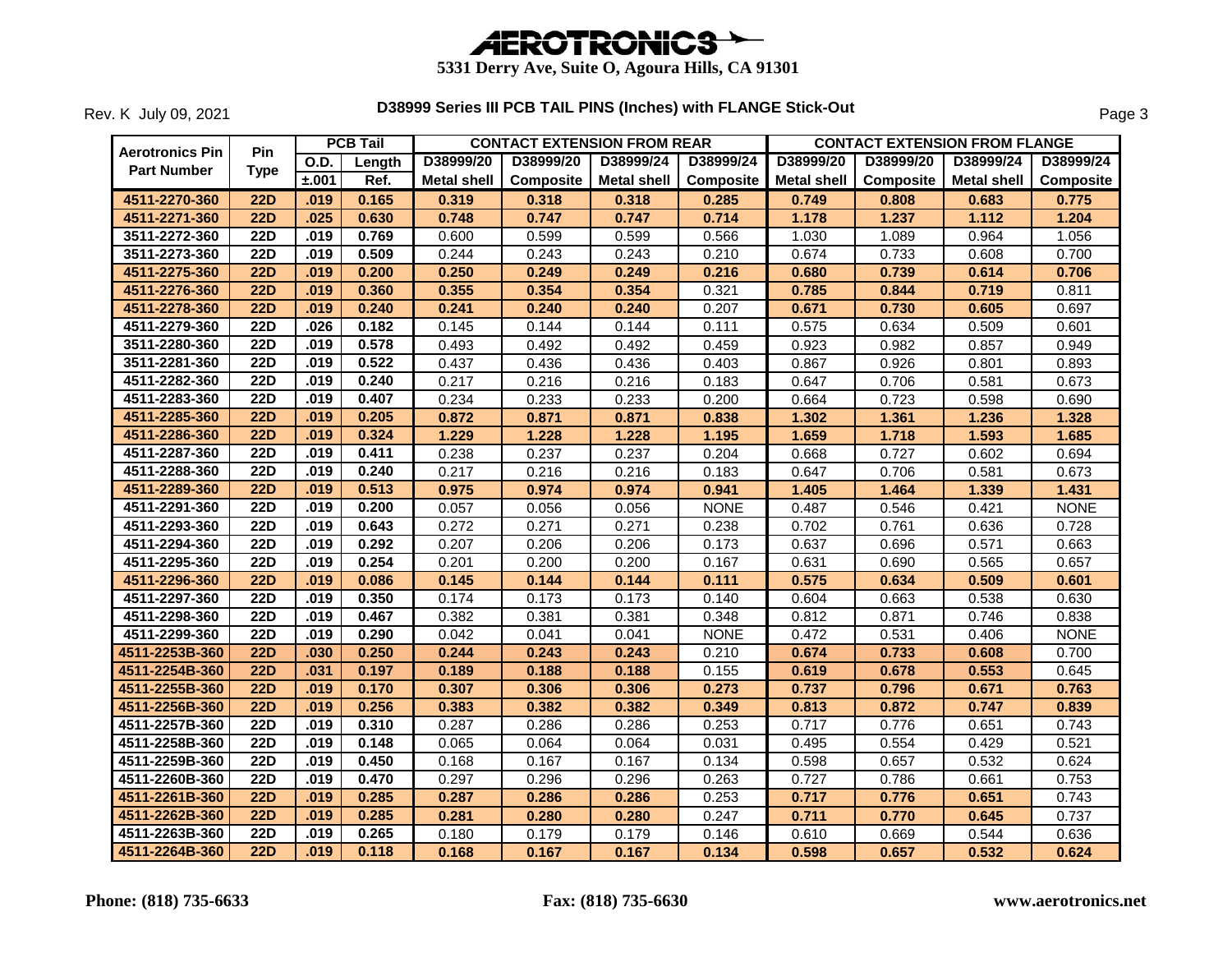

| <b>Aerotronics Pin</b> | <b>Pin</b>       |       | <b>PCB Tail</b> |                    | <b>CONTACT EXTENSION FROM REAR</b> |                    |                  |                    |           | <b>CONTACT EXTENSION FROM FLANGE</b> |             |
|------------------------|------------------|-------|-----------------|--------------------|------------------------------------|--------------------|------------------|--------------------|-----------|--------------------------------------|-------------|
| <b>Part Number</b>     | <b>Type</b>      | O.D.  | Length          | D38999/20          | D38999/20                          | D38999/24          | D38999/24        | D38999/20          | D38999/20 | D38999/24                            | D38999/24   |
|                        |                  | ±.001 | Ref.            | <b>Metal shell</b> | Composite                          | <b>Metal shell</b> | <b>Composite</b> | <b>Metal shell</b> | Composite | <b>Metal shell</b>                   | Composite   |
| 4511-2265B-360         | $\overline{22D}$ | .019  | 0.492           | 0.408              | 0.407                              | 0.407              | 0.374            | 0.838              | 0.897     | 0.772                                | 0.864       |
| 4511-2266B-360         | <b>22D</b>       | .019  | 0.573           | 0.489              | 0.488                              | 0.488              | 0.455            | 0.919              | 0.978     | 0.853                                | 0.945       |
| 4511-2267B-360         | <b>22D</b>       | .019  | 0.443           | 0.359              | 0.358                              | 0.358              | 0.325            | 0.789              | 0.848     | 0.723                                | 0.815       |
| 4511-2268B-360         | <b>22D</b>       | .019  | 0.355           | 0.849              | 0.848                              | 0.848              | 0.815            | 1.279              | 1.338     | 1.213                                | 1.305       |
| 4511-2269B-360         | $\overline{22D}$ | .019  | 0.315           | 0.142              | 0.141                              | 0.141              | 0.108            | 0.572              | 0.631     | 0.506                                | 0.598       |
| 4511-2270B-360         | <b>22D</b>       | .019  | 0.100           | 0.150              | 0.149                              | 0.149              | 0.116            | 0.580              | 0.639     | 0.514                                | 0.606       |
| 4511-2271B-360         | <b>22D</b>       | .019  | 0.285           | 0.267              | 0.266                              | 0.266              | 0.233            | 0.697              | 0.756     | 0.631                                | 0.723       |
| 4511-2272B-360         | $\overline{22D}$ | .019  | 0.598           | 0.447              | 0.446                              | 0.446              | 0.413            | 0.877              | 0.936     | 0.811                                | 0.903       |
| 4511-2274B-360         | <b>22D</b>       | .019  | 0.446           | 0.277              | 0.276                              | 0.276              | 0.243            | 0.707              | 0.766     | 0.641                                | 0.733       |
| 4511-2275B-360         | <b>22D</b>       | .019  | 0.465           | 0.292              | 0.291                              | 0.291              | 0.258            | 0.722              | 0.781     | 0.656                                | 0.748       |
| 4511-2276B-360         | 22D              | .019  | 0.438           | 0.537              | 0.536                              | 0.536              | 0.503            | 0.967              | 1.026     | 0.901                                | 0.993       |
| 4511-2277B-360         | <b>22D</b>       | .019  | 0.745           | 1.200              | 1.199                              | 1.199              | 1.166            | 1.630              | 1.689     | 1.564                                | 1.656       |
| 4511-2278B-360         | <b>22D</b>       | .019  | 0.426           | 0.253              | 0.252                              | 0.252              | 0.219            | 0.683              | 0.742     | 0.617                                | 0.709       |
| 4511-2279B-360         | <b>22D</b>       | .019  | 0.391           | 0.306              | 0.305                              | 0.305              | 0.272            | 0.736              | 0.795     | 0.670                                | 0.762       |
| 4511-2281B-360         | 22D              | .019  | 0.208           | 0.193              | 0.192                              | 0.192              | 0.159            | 0.623              | 0.682     | 0.557                                | 0.649       |
| 4511-2282B-360         | <b>22D</b>       | .019  | 0.157           | 0.464              | 0.463                              | 0.463              | 0.430            | 0.894              | 0.953     | 0.828                                | 0.920       |
| 4511-2283B-360         | 22D              | .019  | 0.187           | 0.102              | 0.101                              | 0.101              | 0.068            | 0.532              | 0.591     | 0.466                                | 0.558       |
| 4511-2284B-360         | <b>22D</b>       | .019  | 0.316           | 0.108              | 0.107                              | 0.107              | 0.074            | 0.538              | 0.597     | 0.472                                | 0.564       |
| 4511-2285B-360         | 22D              | .019  | 0.194           | 0.358              | 0.357                              | 0.357              | 0.324            | 0.788              | 0.847     | 0.722                                | 0.814       |
| 4511-2286B-360         | 22D              | .019  | 0.192           | 0.387              | 0.386                              | 0.386              | 0.353            | 0.817              | 0.876     | 0.751                                | 0.843       |
| 4511-2287B-360         | <b>22D</b>       | .019  | 0.420           | 0.335              | 0.334                              | 0.334              | 0.301            | 0.765              | 0.824     | 0.699                                | 0.791       |
| 4511-2289B-360         | 22D              | .019  | 0.250           | 0.552              | 0.551                              | 0.551              | 0.518            | 0.982              | 1.041     | 0.916                                | 1.008       |
| 4511-2290B-360         | <b>22D</b>       | .019  | 0.223           | 0.040              | 0.039                              | 0.039              | <b>NONE</b>      | 0.470              | 0.529     | 0.404                                | <b>NONE</b> |
| 4511-2293B-360         | <b>22D</b>       | .019  | 0.100           | 0.152              | 0.151                              | 0.151              | 0.118            | 0.582              | 0.641     | 0.516                                | 0.608       |
| 4511-2294B-360         | $\overline{22D}$ | .019  | 0.430           | 0.342              | 0.341                              | 0.341              | 0.308            | 0.772              | 0.831     | 0.706                                | 0.798       |
| 4511-2295B-360         | <b>22D</b>       | .019  | 0.227           | 0.209              | 0.208                              | 0.208              | 0.175            | 0.639              | 0.698     | 0.573                                | 0.665       |
| 4511-2297B-360         | <b>22D</b>       | .019  | 0.512           | 0.427              | 0.426                              | 0.426              | 0.393            | 0.857              | 0.916     | 0.791                                | 0.883       |
| 4511-2298B-360         | $\overline{22D}$ | .019  | 0.284           | 0.196              | 0.195                              | 0.195              | 0.162            | 0.626              | 0.685     | 0.560                                | 0.652       |
| 4511-2299B-360         | $\overline{22D}$ | .019  | 0.342           | 0.325              | 0.324                              | 0.324              | 0.291            | 0.755              | 0.814     | 0.689                                | 0.781       |
| 4511-2200-361          | <b>22M</b>       | .020  | 0.450           | 0.207              | 0.206                              | 0.206              | 0.173            | 0.637              | 0.696     | 0.571                                | 0.663       |
| 4511-2201-361          | <b>22M</b>       | .022  | 0.187           | 0.304              | 0.303                              | 0.303              | 0.270            | 0.734              | 0.793     | 0.668                                | 0.760       |
| 3511-2202-361          | <b>22M</b>       | .019  | 0.570           | 0.510              | 0.509                              | 0.509              | 0.476            | 0.940              | 0.999     | 0.874                                | 0.966       |
| 4511-2202-361          | <b>22M</b>       | .019  | 0.570           | 0.510              | 0.509                              | 0.509              | 0.476            | 0.940              | 0.999     | 0.874                                | 0.966       |
| 1511-2203-361          | <b>22M</b>       | .019  | 0.378           | 0.216              | 0.215                              | 0.215              | 0.182            | 0.646              | 0.705     | 0.580                                | 0.672       |
| 3511-2203-361          | <b>22M</b>       | .019  | 0.378           | 0.216              | 0.215                              | 0.215              | 0.182            | 0.646              | 0.705     | 0.580                                | 0.672       |
| 4511-2203-361          | <b>22M</b>       | .019  | 0.378           | 0.216              | 0.215                              | 0.215              | 0.182            | 0.646              | 0.705     | 0.580                                | 0.672       |
| 4511-2204-361          | <b>22M</b>       | .019  | 0.305           | 0.909              | 0.908                              | 0.908              | 0.875            | 1.339              | 1.398     | 1.273                                | 1.365       |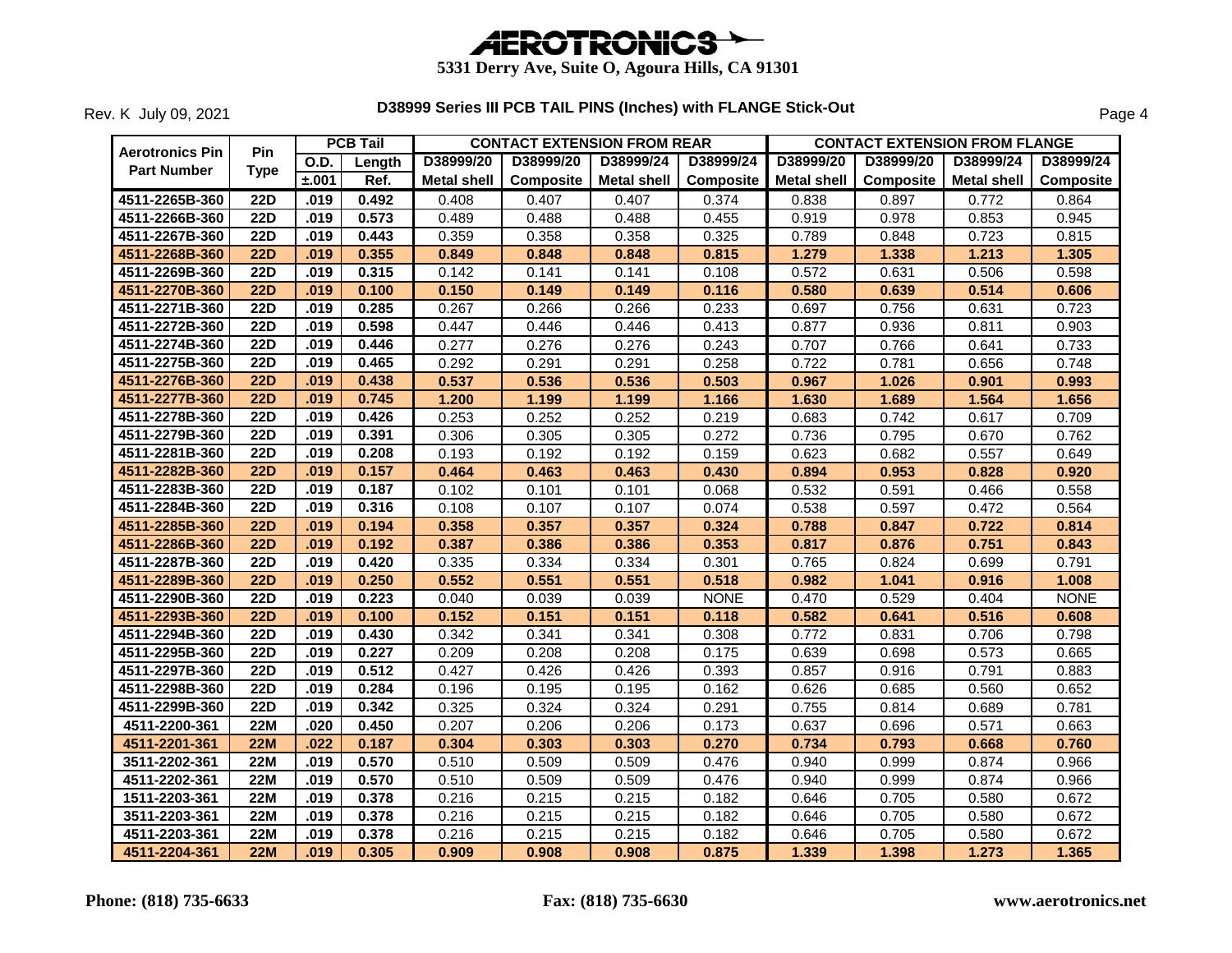

| <b>Aerotronics Pin</b> | Pin         |             | <b>PCB Tail</b> | <b>CONTACT EXTENSION FROM REAR</b> |           |                    |             | <b>CONTACT EXTENSION FROM FLANGE</b> |           |                    |                  |  |
|------------------------|-------------|-------------|-----------------|------------------------------------|-----------|--------------------|-------------|--------------------------------------|-----------|--------------------|------------------|--|
| <b>Part Number</b>     | <b>Type</b> | <b>O.D.</b> | Length          | D38999/20                          | D38999/20 | D38999/24          | D38999/24   | D38999/20                            | D38999/20 | D38999/24          | D38999/24        |  |
|                        |             | ±.001       | Ref.            | <b>Metal shell</b>                 | Composite | <b>Metal shell</b> | Composite   | <b>Metal shell</b>                   | Composite | <b>Metal shell</b> | <b>Composite</b> |  |
| 4511-2205-361          | <b>22M</b>  | .019        | 0.305           | 0.047                              | 0.046     | 0.046              | <b>NONE</b> | 0.477                                | 0.536     | 0.411              | <b>NONE</b>      |  |
| 1511-2206-361          | <b>22M</b>  | .019        | 0.489           | 0.328                              | 0.327     | 0.327              | 0.294       | 0.758                                | 0.817     | 0.692              | 0.784            |  |
| 3511-2206-361          | <b>22M</b>  | .019        | 0.489           | 0.328                              | 0.327     | 0.327              | 0.294       | 0.758                                | 0.817     | 0.692              | 0.784            |  |
| 4511-2206-361          | <b>22M</b>  | .019        | 0.489           | 0.328                              | 0.327     | 0.327              | 0.294       | 0.758                                | 0.817     | 0.692              | 0.784            |  |
| 3511-2207-361          | <b>22M</b>  | .019        | 0.764           | 0.679                              | 0.678     | 0.678              | 0.645       | 1.109                                | 1.168     | 1.043              | 1.135            |  |
| 4511-2207-361          | 22M         | .019        | 0.764           | 0.679                              | 0.678     | 0.678              | 0.645       | 1.109                                | 1.168     | 1.043              | 1.135            |  |
| 4511-2208-361          | <b>22M</b>  | .019        | 0.200           | 0.057                              | 0.056     | 0.056              | <b>NONE</b> | 0.487                                | 0.546     | 0.421              | <b>NONE</b>      |  |
| 3511-2211-361          | <b>22M</b>  | .019        | 0.300           | 0.088                              | 0.087     | 0.087              | 0.054       | 0.518                                | 0.577     | 0.452              | 0.544            |  |
| 4511-2211-361          | <b>22M</b>  | .019        | 0.300           | 0.088                              | 0.087     | 0.087              | 0.054       | 0.518                                | 0.577     | 0.452              | 0.544            |  |
| 3511-2212-361          | <b>22M</b>  | .020        | 0.352           | 0.141                              | 0.140     | 0.140              | 0.107       | 0.571                                | 0.630     | 0.505              | 0.597            |  |
| 4511-2213-361          | <b>22M</b>  | .019        | 0.444           | 0.277                              | 0.276     | 0.276              | 0.243       | 0.707                                | 0.766     | 0.641              | 0.733            |  |
| 4511-2214-361          | <b>22M</b>  | .019        | 0.090           | 0.317                              | 0.316     | 0.316              | 0.283       | 0.747                                | 0.806     | 0.681              | 0.773            |  |
| 1511-2216-361          | 22M         | .019        | 0.352           | 0.182                              | 0.181     | 0.181              | 0.148       | 0.612                                | 0.671     | 0.546              | 0.638            |  |
| 4511-2217-361          | <b>22M</b>  | .019        | 0.118           | 0.169                              | 0.168     | 0.168              | 0.135       | 0.599                                | 0.658     | 0.533              | 0.625            |  |
| 4511-2218-361          | 22M         | .019        | 0.138           | 0.189                              | 0.188     | 0.188              | 0.155       | 0.619                                | 0.678     | 0.553              | 0.645            |  |
| 4511-2219-361          | <b>22M</b>  | .019        | 0.157           | 0.208                              | 0.207     | 0.207              | 0.174       | 0.638                                | 0.697     | 0.572              | 0.664            |  |
| 4511-2221-361          | <b>22M</b>  | .019        | 0.177           | 0.228                              | 0.227     | 0.227              | 0.194       | 0.658                                | 0.717     | 0.592              | 0.684            |  |
| 4511-2223-361          | <b>22M</b>  | .019        | 0.197           | 0.248                              | 0.247     | 0.247              | 0.214       | 0.678                                | 0.737     | 0.612              | 0.704            |  |
| 4511-2225-361          | <b>22M</b>  | .019        | 0.217           | 0.268                              | 0.267     | 0.267              | 0.234       | 0.698                                | 0.757     | 0.632              | 0.724            |  |
| 4511-2226-361          | <b>22M</b>  | .019        | 0.573           | 0.489                              | 0.488     | 0.488              | 0.455       | 0.919                                | 0.978     | 0.853              | 0.945            |  |
| 4511-2227-361          | 22M         | .019        | 0.236           | 0.287                              | 0.286     | 0.286              | 0.253       | 0.717                                | 0.776     | 0.651              | 0.743            |  |
| 4511-2228-361          | <b>22M</b>  | .019        | 0.267           | 0.261                              | 0.260     | 0.260              | 0.227       | 0.691                                | 0.750     | 0.625              | 0.717            |  |
| 4511-2229-361          | <b>22M</b>  | .020        | 0.286           | 0.277                              | 0.276     | 0.276              | 0.243       | 0.707                                | 0.766     | 0.641              | 0.733            |  |
| 3591-2231-361          | <b>22M</b>  | .018        | 0.643           | 0.272                              | 0.271     | 0.271              | 0.238       | 0.702                                | 0.761     | 0.636              | 0.728            |  |
| 3591-2234-361          | <b>22M</b>  | .018        | 0.643           | 0.272                              | 0.271     | 0.271              | 0.238       | 0.702                                | 0.761     | 0.636              | 0.728            |  |
| 4511-2240-361          | 22M         | .019        | 0.118           | 0.202                              | 0.201     | 0.201              | 0.168       | 0.632                                | 0.691     | 0.566              | 0.658            |  |
| 4511-2241-361          | <b>22M</b>  | .019        | 0.138           | 0.222                              | 0.221     | 0.221              | 0.188       | 0.652                                | 0.711     | 0.586              | 0.678            |  |
| 4511-2242-361          | <b>22M</b>  | .019        | 0.157           | 0.241                              | 0.240     | 0.240              | 0.207       | 0.671                                | 0.730     | 0.605              | 0.697            |  |
| 4511-2243-361          | <b>22M</b>  | .019        | 0.177           | 0.261                              | 0.260     | 0.260              | 0.227       | 0.691                                | 0.750     | 0.625              | 0.717            |  |
| 4511-2244-361          | <b>22M</b>  | .019        | 0.197           | 0.281                              | 0.280     | 0.280              | 0.247       | 0.711                                | 0.770     | 0.645              | 0.737            |  |
| 4511-2245-361          | <b>22M</b>  | .019        | 0.217           | 0.301                              | 0.300     | 0.300              | 0.267       | 0.731                                | 0.790     | 0.665              | 0.757            |  |
| 4511-2246-361          | <b>22M</b>  | .019        | 0.236           | 0.320                              | 0.319     | 0.319              | 0.286       | 0.750                                | 0.809     | 0.684              | 0.776            |  |
| 4511-2247-361          | 22M         | .020        | 0.769           | 0.598                              | 0.597     | 0.597              | 0.564       | 1.028                                | 1.087     | 0.962              | 1.054            |  |
| 4511-2248-361          | <b>22M</b>  | .019        | 0.318           | 0.450                              | 0.449     | 0.449              | 0.416       | 0.880                                | 0.939     | 0.814              | 0.906            |  |
| 4511-2249-361          | <b>22M</b>  | .019        | 0.413           | 0.335                              | 0.334     | 0.334              | 0.301       | 0.765                                | 0.824     | 0.699              | 0.791            |  |
| 1511-2250-361          | <b>22M</b>  | .019        | 0.502           | 0.244                              | 0.243     | 0.243              | 0.210       | 0.674                                | 0.733     | 0.608              | 0.700            |  |
| 3511-2250-361          | 22M         | .019        | 0.502           | 0.244                              | 0.243     | 0.243              | 0.210       | 0.674                                | 0.733     | 0.608              | 0.700            |  |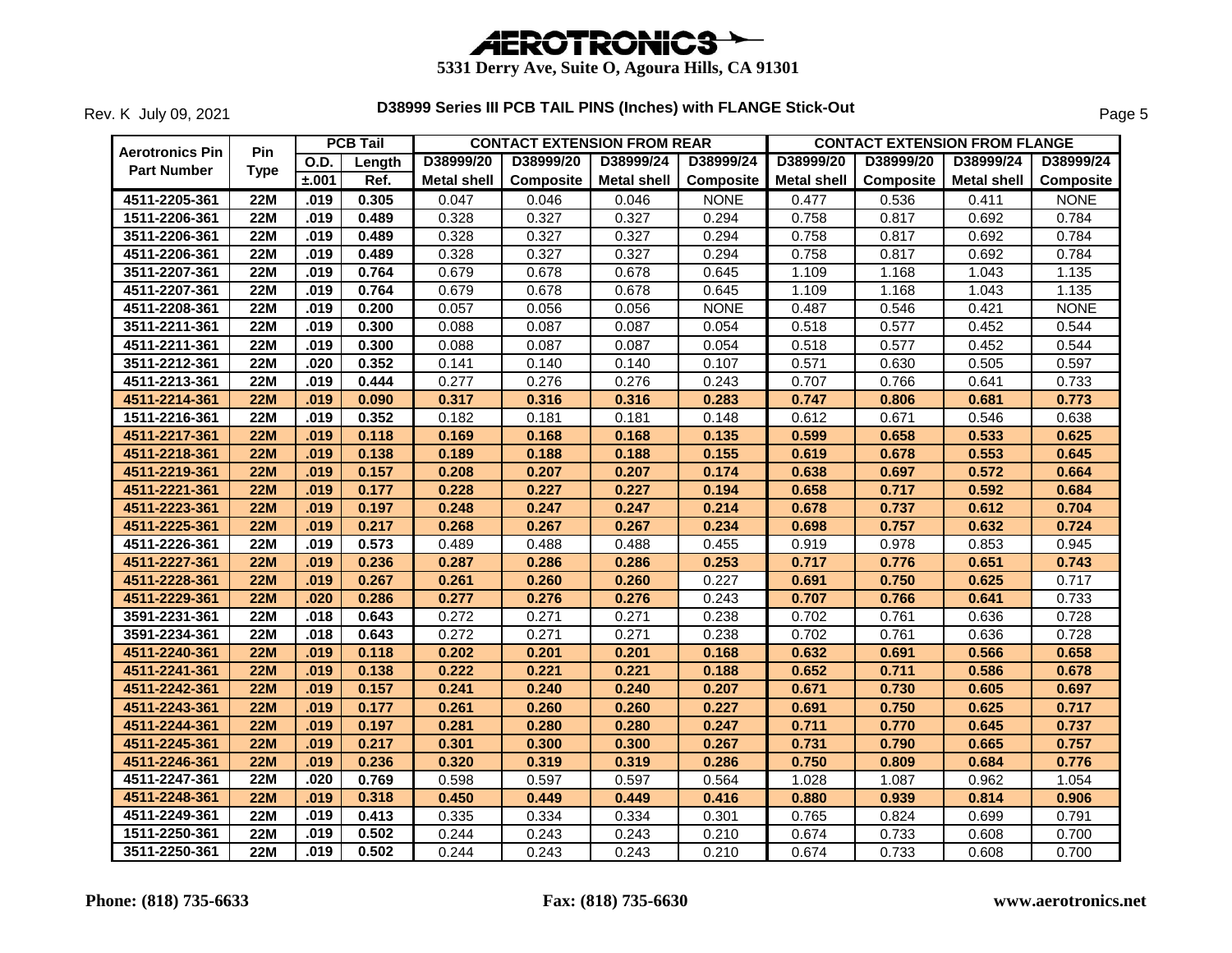

| <b>Aerotronics Pin</b> | <b>Pin</b>      |       | <b>PCB Tail</b> |                    | <b>CONTACT EXTENSION FROM REAR</b> |                    |                  | <b>CONTACT EXTENSION FROM FLANGE</b> |                  |             |             |  |
|------------------------|-----------------|-------|-----------------|--------------------|------------------------------------|--------------------|------------------|--------------------------------------|------------------|-------------|-------------|--|
| <b>Part Number</b>     | <b>Type</b>     | O.D.  | Length          | D38999/20          | D38999/20                          | D38999/24          | D38999/24        | D38999/20                            | D38999/20        | D38999/24   | D38999/24   |  |
|                        |                 | ±.001 | Ref.            | <b>Metal shell</b> | Composite                          | <b>Metal shell</b> | <b>Composite</b> | <b>Metal shell</b>                   | <b>Composite</b> | Metal shell | Composite   |  |
| 4511-2251-361          | 22M             | .019  | 0.266           | 0.104              | 0.103                              | 0.103              | 0.070            | 0.534                                | 0.593            | 0.468       | 0.560       |  |
| 1511-2254-361          | <b>22M</b>      | .019  | 0.762           | 0.600              | 0.599                              | 0.599              | 0.566            | 1.030                                | 1.089            | 0.964       | 1.056       |  |
| 3511-2254-361          | <b>22M</b>      | .019  | 0.762           | 0.600              | 0.599                              | 0.599              | 0.566            | 1.030                                | 1.089            | 0.964       | 1.056       |  |
| 4511-2255-361          | <b>22M</b>      | .019  | 0.216           | 0.138              | 0.137                              | 0.137              | 0.104            | 0.568                                | 0.627            | 0.502       | 0.594       |  |
| 3511-2259-361          | <b>22M</b>      | .019  | 0.564           | 0.479              | 0.478                              | 0.478              | 0.445            | 0.909                                | 0.968            | 0.843       | 0.935       |  |
| 4511-2260-361          | <b>22M</b>      | .029  | 0.280           | 0.243              | 0.242                              | 0.242              | 0.209            | 0.673                                | 0.732            | 0.607       | 0.699       |  |
| 4511-2263-361          | <b>22M</b>      | .019  | 0.235           | 0.149              | 0.148                              | 0.148              | 0.115            | 0.579                                | 0.638            | 0.513       | 0.605       |  |
| 4511-2264-361          | <b>22M</b>      | .019  | 0.268           | 0.400              | 0.399                              | 0.399              | 0.366            | 0.830                                | 0.889            | 0.764       | 0.856       |  |
| 3511-2266-361          | 22M             | .019  | 0.631           | 0.462              | 0.461                              | 0.461              | 0.428            | 0.892                                | 0.951            | 0.826       | 0.918       |  |
| 4511-2267-361          | <b>22M</b>      | .019  | 0.118           | 0.242              | 0.241                              | 0.241              | 0.208            | 0.672                                | 0.731            | 0.606       | 0.698       |  |
| 4511-2268-361          | <b>22M</b>      | .019  | 0.330           | 0.245              | 0.244                              | 0.244              | 0.211            | 0.675                                | 0.734            | 0.609       | 0.701       |  |
| 4511-2000-363          | 20              | .025  | 0.297           | 0.218              | 0.217                              | 0.217              | 0.184            | 0.648                                | 0.707            | 0.582       | 0.674       |  |
| 4511-2001-363          | 20              | .026  | 0.200           | 0.303              | 0.302                              | 0.302              | 0.269            | 0.733                                | 0.792            | 0.667       | 0.759       |  |
| 1511-2002-363          | 20              | .019  | 0.432           | 0.335              | 0.334                              | 0.334              | 0.301            | 0.765                                | 0.824            | 0.699       | 0.791       |  |
| 4511-2002-363          | 20              | .019  | 0.435           | 0.335              | 0.334                              | 0.334              | 0.301            | 0.765                                | 0.824            | 0.699       | 0.791       |  |
| 4511-2003-363          | 20              | .019  | 0.136           | 0.130              | 0.129                              | 0.129              | 0.096            | 0.560                                | 0.619            | 0.494       | 0.586       |  |
| 4511-2004-363          | $\overline{20}$ | .020  | 0.250           | 0.277              | 0.276                              | 0.276              | 0.243            | 0.707                                | 0.766            | 0.641       | 0.733       |  |
| 4511-2006-363          | 20              | .019  | 0.300           | 0.200              | 0.199                              | 0.199              | 0.166            | 0.630                                | 0.689            | 0.564       | 0.656       |  |
| 4511-2007-363          | 20              | .025  | 0.377           | 0.136              | 0.135                              | 0.135              | 0.102            | 0.566                                | 0.625            | 0.500       | 0.592       |  |
| 4511-2008-363          | $\overline{20}$ | .025  | 0.343           | 0.047              | 0.046                              | 0.046              | <b>NONE</b>      | 0.477                                | 0.536            | 0.411       | <b>NONE</b> |  |
| 4511-2009-363          | 20              | .025  | 0.401           | 0.138              | 0.137                              | 0.137              | 0.104            | 0.568                                | 0.627            | 0.502       | 0.594       |  |
| 3511-2010-363          | $\overline{20}$ | .019  | 0.085           | 0.207              | 0.206                              | 0.206              | 0.173            | 0.637                                | 0.696            | 0.571       | 0.663       |  |
| 1511-2011-363          | 20              | .019  | 0.406           | 0.209              | 0.208                              | 0.208              | 0.175            | 0.639                                | 0.698            | 0.573       | 0.665       |  |
| 1511-2012-363          | 20              | .019  | 0.410           | 0.125              | 0.124                              | 0.124              | 0.091            | 0.555                                | 0.614            | 0.489       | 0.581       |  |
| 1511-2013-363          | $\overline{20}$ | .019  | 0.335           | 0.047              | 0.046                              | 0.046              | <b>NONE</b>      | 0.477                                | 0.536            | 0.411       | <b>NONE</b> |  |
| 1511-2015-363          | 20              | .019  | 0.934           | 0.646              | 0.645                              | 0.645              | 0.612            | 1.076                                | 1.135            | 1.010       | 1.102       |  |
| 1511-2016-363          | 20              | .019  | 0.200           | 0.057              | 0.056                              | 0.056              | <b>NONE</b>      | 0.487                                | 0.546            | 0.421       | <b>NONE</b> |  |
| 1511-2017-363          | $\overline{20}$ | .019  | 0.481           | 0.200              | 0.199                              | 0.199              | 0.166            | 0.630                                | 0.689            | 0.564       | 0.656       |  |
| 1511-2018-363          | $\overline{20}$ | .019  | 0.342           | 0.242              | 0.241                              | 0.241              | 0.208            | 0.672                                | 0.731            | 0.606       | 0.698       |  |
| 4511-2021-363          | 20              | .020  | 0.250           | 0.153              | 0.152                              | 0.152              | 0.119            | 0.583                                | 0.642            | 0.517       | 0.609       |  |
| 4511-2022-363          | 20              | .020  | 0.250           | 0.277              | 0.276                              | 0.276              | 0.243            | 0.707                                | 0.766            | 0.641       | 0.733       |  |
| 4511-2023-363          | $\overline{20}$ | .020  | 0.090           | 0.140              | 0.139                              | 0.139              | 0.106            | 0.570                                | 0.629            | 0.504       | 0.596       |  |
| 4511-2024-363          | 20              | .019  | 0.327           | 0.227              | 0.226                              | 0.226              | 0.193            | 0.657                                | 0.716            | 0.591       | 0.683       |  |
| 3511-2025-363          | 20              | .019  | 0.712           | 0.612              | 0.611                              | 0.611              | 0.578            | 1.042                                | 1.101            | 0.976       | 1.068       |  |
| 4511-2026-363          | $\overline{20}$ | .019  | 0.420           | 0.335              | 0.334                              | 0.334              | 0.301            | 0.765                                | 0.824            | 0.699       | 0.791       |  |
| 4511-2027-363          | 20              | .019  | 0.330           | 0.245              | 0.244                              | 0.244              | 0.211            | 0.675                                | 0.734            | 0.609       | 0.701       |  |
| 4511-2028-363          | 20              | .019  | 0.274           | 0.084              | 0.083                              | 0.083              | 0.050            | 0.514                                | 0.573            | 0.448       | 0.540       |  |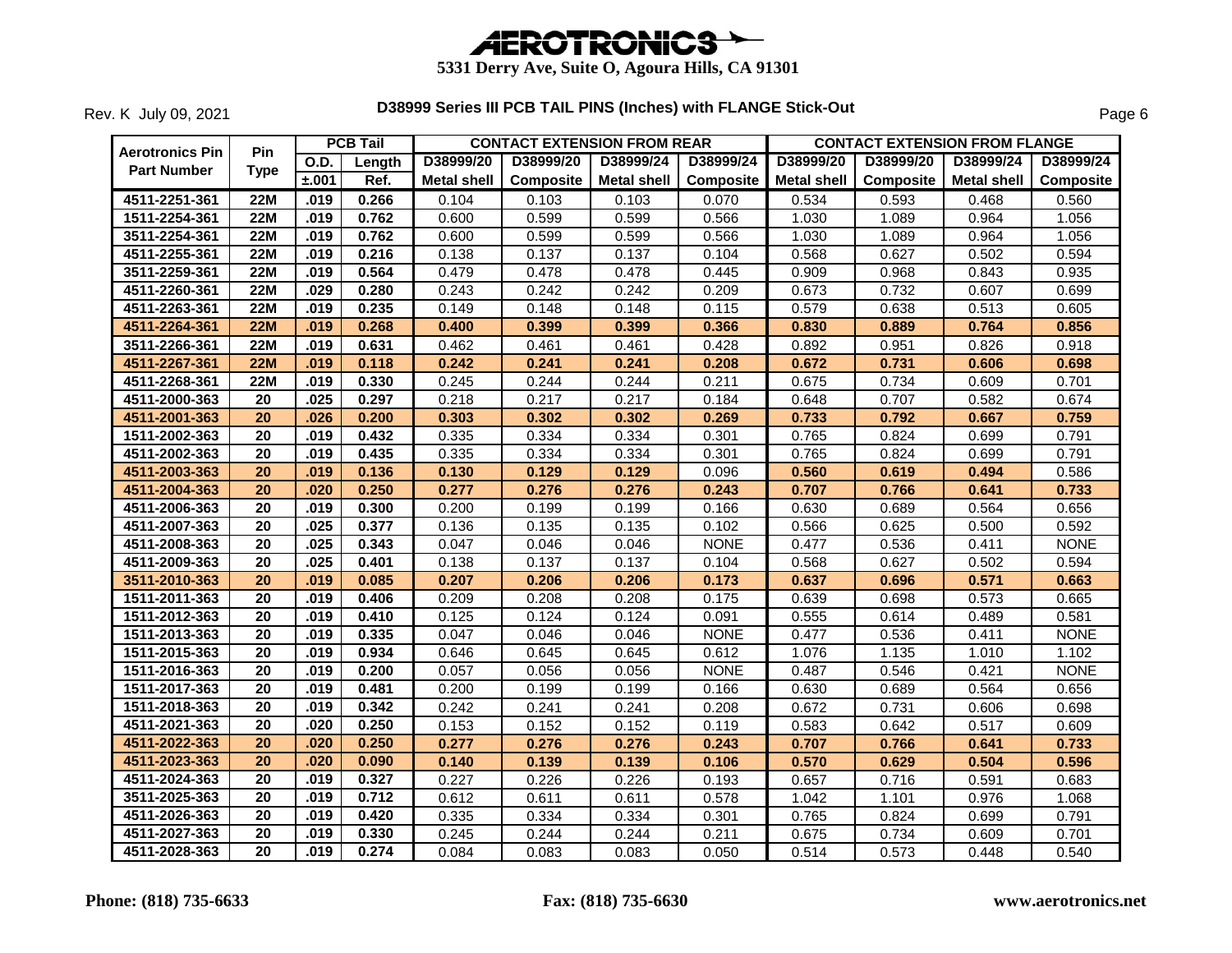

| <b>Aerotronics Pin</b> | <b>Pin</b>      |             | <b>PCB Tail</b> |                    | <b>CONTACT EXTENSION FROM REAR</b> |                    |                  |                    |           | <b>CONTACT EXTENSION FROM FLANGE</b> |                  |  |
|------------------------|-----------------|-------------|-----------------|--------------------|------------------------------------|--------------------|------------------|--------------------|-----------|--------------------------------------|------------------|--|
| <b>Part Number</b>     | <b>Type</b>     | <b>O.D.</b> | Length          | D38999/20          | D38999/20                          | D38999/24          | D38999/24        | D38999/20          | D38999/20 | D38999/24                            | D38999/24        |  |
|                        |                 | ±.001       | Ref.            | <b>Metal shell</b> | <b>Composite</b>                   | <b>Metal shell</b> | <b>Composite</b> | <b>Metal shell</b> | Composite | Metal shell                          | <b>Composite</b> |  |
| 4511-2029-363          | 20              | .019        | 0.420           | 0.335              | 0.334                              | 0.334              | 0.301            | 0.765              | 0.824     | 0.699                                | 0.791            |  |
| 4511-2030-363          | 20              | .040        | 0.275           | 0.431              | 0.430                              | 0.430              | 0.397            | 0.861              | 0.920     | 0.795                                | 0.887            |  |
| 4511-2031-363          | $\overline{20}$ | .025        | 0.551           | 0.335              | 0.334                              | 0.334              | 0.301            | 0.765              | 0.824     | 0.699                                | 0.791            |  |
| 4511-2032-363          | 20              | .023        | 0.276           | 0.396              | 0.395                              | 0.395              | 0.362            | 0.826              | 0.885     | 0.760                                | 0.852            |  |
| 4511-2033-363          | 20              | .025        | 0.160           | 0.128              | 0.127                              | 0.127              | 0.094            | 0.558              | 0.617     | 0.492                                | 0.584            |  |
| 4511-2034-363          | 20              | .025        | 0.195           | 0.163              | 0.162                              | 0.162              | 0.129            | 0.593              | 0.652     | 0.527                                | 0.619            |  |
| 4511-2035-363          | 20              | .025        | 0.317           | 0.247              | 0.246                              | 0.246              | 0.213            | 0.677              | 0.736     | 0.611                                | 0.703            |  |
| 3511-2036-363          | 20              | .019        | 0.638           | 0.543              | 0.542                              | 0.542              | 0.509            | 0.973              | 1.032     | 0.907                                | 0.999            |  |
| 4511-2037-363          | 20              | .019        | 0.378           | 0.213              | 0.212                              | 0.212              | 0.179            | 0.643              | 0.702     | 0.577                                | 0.669            |  |
| 4511-2038-363          | 20              | .019        | 0.502           | 0.329              | 0.328                              | 0.328              | 0.295            | 0.759              | 0.818     | 0.693                                | 0.785            |  |
| 4511-2039-363          | 20              | .030        | 0.136           | 0.130              | 0.129                              | 0.129              | 0.096            | 0.560              | 0.619     | 0.494                                | 0.586            |  |
| 4511-2040-363          | 20              | .019        | 0.635           | 0.542              | 0.541                              | 0.541              | 0.508            | 0.972              | 1.031     | 0.906                                | 0.998            |  |
| 4511-2041-363          | 20              | .019        | 0.154           | 0.355              | 0.354                              | 0.354              | 0.321            | 0.785              | 0.844     | 0.719                                | 0.811            |  |
| 4511-2042-363          | $\overline{20}$ | .019        | 0.927           | 0.848              | 0.847                              | 0.847              | 0.814            | 1.278              | 1.337     | 1.212                                | 1.304            |  |
| 4511-2043-363          | 20              | .028        | 0.120           | 0.283              | 0.282                              | 0.282              | 0.249            | 0.713              | 0.772     | 0.647                                | 0.739            |  |
| 4511-2044-363          | 20              | .019        | 0.299           | 0.102              | 0.101                              | 0.101              | 0.068            | 0.532              | 0.591     | 0.466                                | 0.558            |  |
| 4511-2045-363          | 20              | .019        | 0.430           | 0.211              | 0.210                              | 0.210              | 0.177            | 0.641              | 0.700     | 0.575                                | 0.667            |  |
| 4511-2047-363          | 20              | .019        | 0.397           | 0.197              | 0.196                              | 0.196              | 0.163            | 0.627              | 0.686     | 0.561                                | 0.653            |  |
| 4511-2048-363          | $\overline{20}$ | .019        | 0.377           | 0.277              | 0.276                              | 0.276              | 0.243            | 0.707              | 0.766     | 0.641                                | 0.733            |  |
| 4511-2049-363          | 20              | .019        | 0.351           | 0.257              | 0.256                              | 0.256              | 0.223            | 0.687              | 0.746     | 0.621                                | 0.713            |  |
| 3511-2050-363          | 20              | .025        | 0.948           | 0.707              | 0.706                              | 0.706              | 0.673            | 1.137              | 1.196     | 1.071                                | 1.163            |  |
| 3511-2051-363          | $\overline{20}$ | .025        | 0.893           | 0.681              | 0.680                              | 0.680              | 0.647            | 1.111              | 1.170     | 1.045                                | 1.137            |  |
| 3511-2052-363          | $\overline{20}$ | .032        | 0.893           | 0.681              | 0.680                              | 0.680              | 0.647            | 1.111              | 1.170     | 1.045                                | 1.137            |  |
| 3511-2053-363          | 20              | .019        | 0.487           | 0.387              | 0.386                              | 0.386              | 0.353            | 0.817              | 0.876     | 0.751                                | 0.843            |  |
| 3511-2054-363          | 20              | .019        | 0.422           | 0.134              | 0.133                              | 0.133              | 0.100            | 0.564              | 0.623     | 0.498                                | 0.590            |  |
| 3511-2055-363          | 20              | .019        | 0.250           | 0.412              | 0.411                              | 0.411              | 0.378            | 0.842              | 0.901     | 0.776                                | 0.868            |  |
| 3511-2057-363          | 20              | .019        | 0.269           | 0.169              | 0.168                              | 0.168              | 0.135            | 0.599              | 0.658     | 0.533                                | 0.625            |  |
| 3511-2059-363          | 20              | .019        | 0.444           | 0.359              | 0.358                              | 0.358              | 0.325            | 0.789              | 0.848     | 0.723                                | 0.815            |  |
| 4511-2060-363          | 20              | .025        | 0.118           | 0.169              | 0.168                              | 0.168              | 0.135            | 0.599              | 0.658     | 0.533                                | 0.625            |  |
| 4511-2061-363          | 20              | .025        | 0.138           | 0.189              | 0.188                              | 0.188              | 0.155            | 0.619              | 0.678     | 0.553                                | 0.645            |  |
| 4511-2062-363          | 20              | .025        | 0.157           | 0.208              | 0.207                              | 0.207              | 0.174            | 0.638              | 0.697     | 0.572                                | 0.664            |  |
| 4511-2063-363          | 20              | .025        | 0.177           | 0.228              | 0.227                              | 0.227              | 0.194            | 0.658              | 0.717     | 0.592                                | 0.684            |  |
| 4511-2064-363          | 20              | .025        | 0.197           | 0.248              | 0.247                              | 0.247              | 0.214            | 0.678              | 0.737     | 0.612                                | 0.704            |  |
| 4511-2065-363          | 20              | .025        | 0.217           | 0.268              | 0.267                              | 0.267              | 0.234            | 0.698              | 0.757     | 0.632                                | 0.724            |  |
| 4511-2066-363          | 20              | .025        | 0.236           | 0.287              | 0.286                              | 0.286              | 0.253            | 0.717              | 0.776     | 0.651                                | 0.743            |  |
| 4511-2067-363          | $\overline{20}$ | .025        | 0.118           | 0.202              | 0.201                              | 0.201              | 0.168            | 0.632              | 0.691     | 0.566                                | 0.658            |  |
| 4511-2068-363          | 20              | .025        | 0.138           | 0.222              | 0.221                              | 0.221              | 0.188            | 0.652              | 0.711     | 0.586                                | 0.678            |  |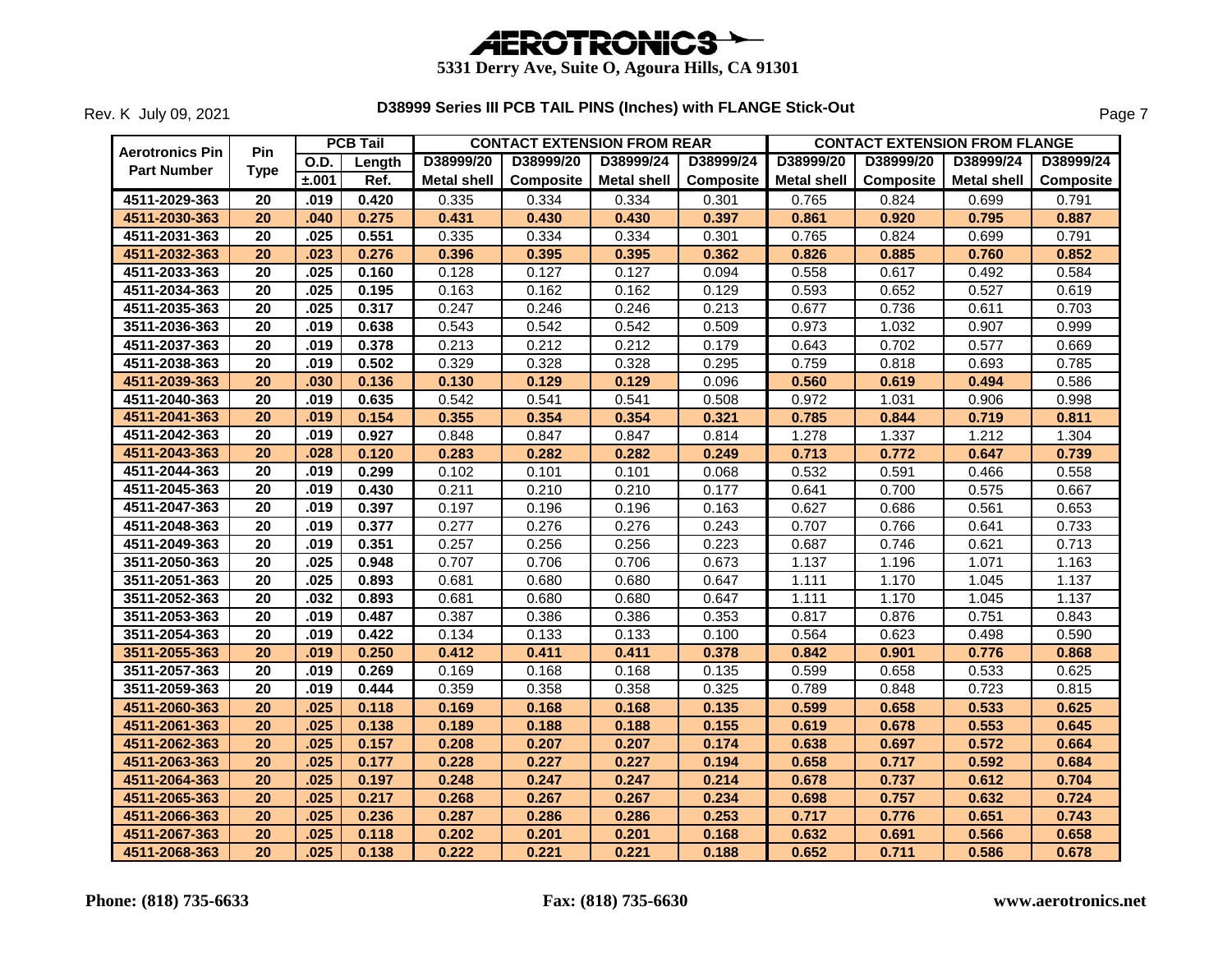

|                        |                 |       | <b>PCB Tail</b> | <b>CONTACT EXTENSION FROM REAR</b> |           |             |           | <b>CONTACT EXTENSION FROM FLANGE</b> |                  |             |           |  |
|------------------------|-----------------|-------|-----------------|------------------------------------|-----------|-------------|-----------|--------------------------------------|------------------|-------------|-----------|--|
| <b>Aerotronics Pin</b> | Pin             | O.D.  | Length          | D38999/20                          | D38999/20 | D38999/24   | D38999/24 | D38999/20                            | D38999/20        | D38999/24   | D38999/24 |  |
| <b>Part Number</b>     | <b>Type</b>     | ±.001 | Ref.            | <b>Metal shell</b>                 | Composite | Metal shell | Composite | <b>Metal shell</b>                   | <b>Composite</b> | Metal shell | Composite |  |
| 4511-2069-363          | 20              | .025  | 0.157           | 0.241                              | 0.240     | 0.240       | 0.207     | 0.671                                | 0.730            | 0.605       | 0.697     |  |
| 4511-2070-363          | 20              | .025  | 0.177           | 0.261                              | 0.260     | 0.260       | 0.227     | 0.691                                | 0.750            | 0.625       | 0.717     |  |
| 4511-2071-363          | 20              | .025  | 0.197           | 0.281                              | 0.280     | 0.280       | 0.247     | 0.711                                | 0.770            | 0.645       | 0.737     |  |
| 4511-2072-363          | 20              | .025  | 0.217           | 0.301                              | 0.300     | 0.300       | 0.267     | 0.731                                | 0.790            | 0.665       | 0.757     |  |
| 4511-2073-363          | 20              | .025  | 0.236           | 0.320                              | 0.319     | 0.319       | 0.286     | 0.750                                | 0.809            | 0.684       | 0.776     |  |
| 4511-2074-363          | 20              | .030  | 0.769           | 0.598                              | 0.597     | 0.597       | 0.564     | 1.028                                | 1.087            | 0.962       | 1.054     |  |
| 4511-2075-363          | $\overline{20}$ | .039  | 0.280           | 0.243                              | 0.242     | 0.242       | 0.209     | 0.673                                | 0.732            | 0.607       | 0.699     |  |
| 4511-2076-363          | 20              | .026  | 0.384           | 0.415                              | 0.414     | 0.414       | 0.381     | 0.845                                | 0.904            | 0.779       | 0.871     |  |
| 3511-2077-363          | 20              | .019  | 0.642           | 0.542                              | 0.541     | 0.541       | 0.508     | 0.972                                | 1.031            | 0.906       | 0.998     |  |
| 4511-2078-363          | 20              | .019  | 0.300           | 0.200                              | 0.199     | 0.199       | 0.166     | 0.630                                | 0.689            | 0.564       | 0.656     |  |
| 4511-2079-363          | $\overline{20}$ | .019  | 0.435           | 0.335                              | 0.334     | 0.334       | 0.301     | 0.765                                | 0.824            | 0.699       | 0.791     |  |
| 4511-2081-363          | 20              | .025  | 0.242           | 0.165                              | 0.164     | 0.164       | 0.131     | 0.595                                | 0.654            | 0.529       | 0.621     |  |
| 4511-2082-363          | 20              | .025  | 0.383           | 0.095                              | 0.094     | 0.094       | 0.061     | 0.525                                | 0.584            | 0.459       | 0.551     |  |
| 3511-2083-363          | $\overline{20}$ | .025  | 0.566           | 0.490                              | 0.489     | 0.489       | 0.456     | 0.920                                | 0.979            | 0.854       | 0.946     |  |
| 1511-2084-363          | $\overline{20}$ | .025  | 0.945           | 0.707                              | 0.706     | 0.706       | 0.673     | 1.137                                | 1.196            | 1.071       | 1.163     |  |
| 1511-2085-363.         | 20              | .025  | 0.762           | 0.600                              | 0.599     | 0.599       | 0.566     | 1.030                                | 1.089            | 0.964       | 1.056     |  |
| 4511-2086-363          | 20              | .025  | 0.320           | 0.162                              | 0.161     | 0.161       | 0.128     | 0.592                                | 0.651            | 0.526       | 0.618     |  |
| 4511-2088-363          | $\overline{20}$ | .019  | 0.233           | 0.076                              | 0.075     | 0.075       | 0.042     | 0.506                                | 0.565            | 0.440       | 0.532     |  |
| 4511-2089-363          | 20              | .019  | 0.438           | 0.150                              | 0.149     | 0.149       | 0.116     | 0.580                                | 0.639            | 0.514       | 0.606     |  |
| 4511-2090-363          | 20              | .019  | 0.213           | 0.203                              | 0.202     | 0.202       | 0.169     | 0.633                                | 0.692            | 0.567       | 0.659     |  |
| 4511-2091-363          | $\overline{20}$ | .025  | 0.150           | 0.202                              | 0.201     | 0.201       | 0.168     | 0.632                                | 0.691            | 0.566       | 0.658     |  |
| 3511-2092-363          | $\overline{20}$ | .025  | 0.490           | 0.402                              | 0.401     | 0.401       | 0.368     | 0.832                                | 0.891            | 0.766       | 0.858     |  |
| 4511-2093-363          | 20              | .034  | 0.138           | 0.138                              | 0.137     | 0.137       | 0.104     | 0.568                                | 0.627            | 0.502       | 0.594     |  |
| 4511-2094-363          | 20              | .019  | 0.285           | 0.251                              | 0.250     | 0.250       | 0.217     | 0.681                                | 0.740            | 0.615       | 0.707     |  |
| 4511-2095-363          | 20              | .019  | 0.225           | 0.125                              | 0.124     | 0.124       | 0.091     | 0.555                                | 0.614            | 0.489       | 0.581     |  |
| 4511-2096-363          | $\overline{20}$ | .019  | 0.512           | 0.427                              | 0.426     | 0.426       | 0.393     | 0.857                                | 0.916            | 0.791       | 0.883     |  |
| 4511-2097-363          | 20              | .019  | 0.559           | 0.474                              | 0.473     | 0.473       | 0.440     | 0.904                                | 0.963            | 0.838       | 0.930     |  |
| 4511-2098-363          | $\overline{20}$ | .019  | 0.542           | 0.442                              | 0.441     | 0.441       | 0.408     | 0.872                                | 0.931            | 0.806       | 0.898     |  |
| 4511-2099-363          | $\overline{20}$ | .019  | 0.415           | 0.242                              | 0.241     | 0.241       | 0.208     | 0.672                                | 0.731            | 0.606       | 0.698     |  |
| 4511-2002E-363         | 20              | .019  | 0.090           | 0.152                              | 0.151     | 0.151       | 0.118     | 0.582                                | 0.641            | 0.516       | 0.608     |  |
| 4511-2003E-363         | 20              | .019  | 0.115           | 0.152                              | 0.151     | 0.151       | 0.118     | 0.582                                | 0.641            | 0.516       | 0.608     |  |
| 4511-2004E-363         | 20              | .019  | 0.261           | 0.099                              | 0.098     | 0.098       | 0.065     | 0.529                                | 0.588            | 0.463       | 0.555     |  |
| 4511-2005E-363         | 20              | .019  | 0.285           | 0.287                              | 0.286     | 0.286       | 0.253     | 0.717                                | 0.776            | 0.651       | 0.743     |  |
| 4511-2006E-363         | 20              | .019  | 0.271           | 0.303                              | 0.302     | 0.302       | 0.269     | 0.733                                | 0.792            | 0.667       | 0.759     |  |
| 4511-2007E-363         | 20              | .019  | 0.545           | 0.277                              | 0.276     | 0.276       | 0.243     | 0.707                                | 0.766            | 0.641       | 0.733     |  |
| 4511-2008E-363         | $\overline{20}$ | .019  | 0.295           | 0.457                              | 0.456     | 0.456       | 0.423     | 0.887                                | 0.946            | 0.821       | 0.913     |  |
| 4511-2010E-363         | $\overline{20}$ | .019  | 0.220           | 0.412                              | 0.411     | 0.411       | 0.378     | 0.842                                | 0.901            | 0.776       | 0.868     |  |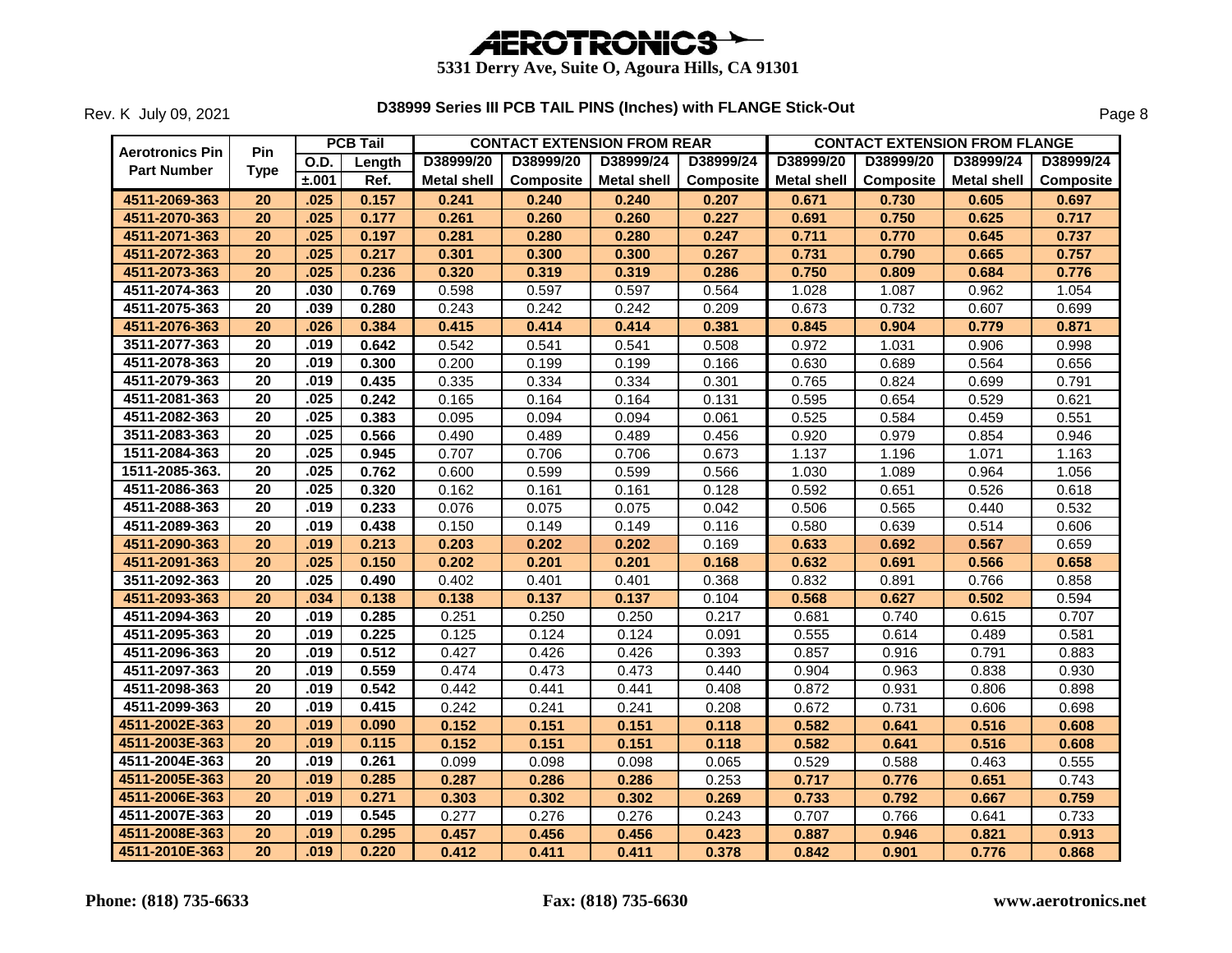

| <b>Aerotronics Pin</b> | <b>Pin</b>      |       | <b>PCB Tail</b> |                    | <b>CONTACT EXTENSION FROM REAR</b> |                    |             |                    | <b>CONTACT EXTENSION FROM FLANGE</b> |             |             |
|------------------------|-----------------|-------|-----------------|--------------------|------------------------------------|--------------------|-------------|--------------------|--------------------------------------|-------------|-------------|
| <b>Part Number</b>     | <b>Type</b>     | O.D.  | Length          | D38999/20          | D38999/20                          | D38999/24          | D38999/24   | D38999/20          | D38999/20                            | D38999/24   | D38999/24   |
|                        |                 | ±.001 | Ref.            | <b>Metal shell</b> | Composite                          | <b>Metal shell</b> | Composite   | <b>Metal shell</b> | <b>Composite</b>                     | Metal shell | Composite   |
| 4511-2011E-363         | 20              | .019  | 0.095           | 0.622              | 0.621                              | 0.621              | 0.588       | 1.052              | 1.111                                | 0.986       | 1.078       |
| 4511-2012E-363         | $\overline{20}$ | .019  | 0.333           | 0.065              | 0.064                              | 0.064              | 0.031       | 0.495              | 0.554                                | 0.429       | 0.521       |
| 4511-2013E-363         | 20              | .040  | 0.250           | 0.451              | 0.450                              | 0.450              | 0.417       | 0.881              | 0.940                                | 0.815       | 0.907       |
| 4511-1600-364          | 16              | .062  | 0.548           | 0.336              | 0.335                              | 0.335              | 0.302       | 0.766              | 0.825                                | 0.700       | 0.792       |
| 4511-1601-364          | 16              | .062  | 0.342           | 0.325              | 0.324                              | 0.324              | 0.291       | 0.755              | 0.814                                | 0.689       | 0.781       |
| 4511-1602-364          | 16              | .062  | 0.307           | 0.047              | 0.046                              | 0.046              | <b>NONE</b> | 0.477              | 0.536                                | 0.411       | <b>NONE</b> |
| 4511-1603-364          | 16              | .048  | 0.547           | 0.335              | 0.334                              | 0.334              | 0.301       | 0.765              | 0.824                                | 0.699       | 0.791       |
| 4511-1604-364          | 16              | .062  | 0.387           | 0.097              | 0.096                              | 0.096              | 0.063       | 0.527              | 0.586                                | 0.461       | 0.553       |
| 4511-1605-364          | 16              | .057  | 0.118           | 0.346              | 0.345                              | 0.345              | 0.312       | 0.776              | 0.835                                | 0.710       | 0.802       |
| 4511-1606-364          | 16              | .050  | 0.170           | 0.267              | 0.266                              | 0.266              | 0.233       | 0.697              | 0.756                                | 0.631       | 0.723       |
| 4511-1607-364          | 16              | .062  | 0.752           | 0.591              | 0.590                              | 0.590              | 0.557       | 1.021              | 1.080                                | 0.955       | 1.047       |
| 4511-1608-364          | 16              | .062  | 0.090           | 0.140              | 0.139                              | 0.139              | 0.106       | 0.570              | 0.629                                | 0.504       | 0.596       |
| 4511-1609-364          | 16              | .062  | 0.548           | 0.435              | 0.434                              | 0.434              | 0.401       | 0.865              | 0.924                                | 0.799       | 0.891       |
| 4511-1610-364          | $\overline{16}$ | .025  | 0.436           | 0.336              | 0.335                              | 0.335              | 0.302       | 0.766              | 0.825                                | 0.700       | 0.792       |
| 4511-1611-364          | $\overline{16}$ | .025  | 0.165           | 0.128              | 0.127                              | 0.127              | 0.094       | 0.558              | 0.617                                | 0.492       | 0.584       |
| 4511-1612-364          | 16              | .025  | 0.200           | 0.163              | 0.162                              | 0.162              | 0.129       | 0.593              | 0.652                                | 0.527       | 0.619       |
| 4511-1613-364          | $\overline{16}$ | .025  | 0.238           | 0.201              | 0.200                              | 0.200              | 0.167       | 0.631              | 0.690                                | 0.565       | 0.657       |
| 4511-1618-364          | 16              | .025  | 0.085           | 0.207              | 0.206                              | 0.206              | 0.173       | 0.637              | 0.696                                | 0.571       | 0.663       |
| 4511-1620-364          | 16              | .040  | 0.548           | 0.243              | 0.242                              | 0.242              | 0.209       | 0.673              | 0.732                                | 0.607       | 0.699       |
| 4511-1621-364          | $\overline{16}$ | .040  | 0.629           | 0.324              | 0.323                              | 0.323              | 0.290       | 0.754              | 0.813                                | 0.688       | 0.780       |
| 4511-1640-364          | 16              | .062  | 0.118           | 0.169              | 0.168                              | 0.168              | 0.135       | 0.599              | 0.658                                | 0.533       | 0.625       |
| 4511-1641-364          | 16              | .062  | 0.138           | 0.189              | 0.188                              | 0.188              | 0.155       | 0.619              | 0.678                                | 0.553       | 0.645       |
| 4511-1642-364          | 16              | .062  | 0.157           | 0.208              | 0.207                              | 0.207              | 0.174       | 0.638              | 0.697                                | 0.572       | 0.664       |
| 4511-1643-364          | 16              | .062  | 0.177           | 0.228              | 0.227                              | 0.227              | 0.194       | 0.658              | 0.717                                | 0.592       | 0.684       |
| 4511-1644-364          | 16              | .062  | 0.197           | 0.248              | 0.247                              | 0.247              | 0.214       | 0.678              | 0.737                                | 0.612       | 0.704       |
| 4511-1645-364          | 16              | .062  | 0.217           | 0.268              | 0.267                              | 0.267              | 0.234       | 0.698              | 0.757                                | 0.632       | 0.724       |
| 4511-1646-364          | 16              | .062  | 0.236           | 0.287              | 0.286                              | 0.286              | 0.253       | 0.717              | 0.776                                | 0.651       | 0.743       |
| 4511-1647-364          | 16              | .062  | 0.118           | 0.202              | 0.201                              | 0.201              | 0.168       | 0.632              | 0.691                                | 0.566       | 0.658       |
| 4511-1648-364          | 16              | .062  | 0.138           | 0.222              | 0.221                              | 0.221              | 0.188       | 0.652              | 0.711                                | 0.586       | 0.678       |
| 4511-1649-364          | 16              | .062  | 0.157           | 0.241              | 0.240                              | 0.240              | 0.207       | 0.671              | 0.730                                | 0.605       | 0.697       |
| 4511-1650-364          | 16              | .062  | 0.177           | 0.261              | 0.260                              | 0.260              | 0.227       | 0.691              | 0.750                                | 0.625       | 0.717       |
| 4511-1651-364          | 16              | .062  | 0.197           | 0.281              | 0.280                              | 0.280              | 0.247       | 0.711              | 0.770                                | 0.645       | 0.737       |
| 4511-1652-364          | 16              | .062  | 0.217           | 0.301              | 0.300                              | 0.300              | 0.267       | 0.731              | 0.790                                | 0.665       | 0.757       |
| 4511-1653-364          | 16              | .062  | 0.236           | 0.320              | 0.319                              | 0.319              | 0.286       | 0.750              | 0.809                                | 0.684       | 0.776       |
| 4511-1654-364          | 16              | .048  | 0.894           | 0.681              | 0.680                              | 0.680              | 0.647       | 1.111              | 1.170                                | 1.045       | 1.137       |
| 4511-1655-364          | $\overline{16}$ | .060  | 0.769           | 0.598              | 0.597                              | 0.597              | 0.564       | 1.028              | 1.087                                | 0.962       | 1.054       |
| 4511-1656-364          | 16              | .062  | 0.301           | 0.213              | 0.212                              | 0.212              | 0.179       | 0.643              | 0.702                                | 0.577       | 0.669       |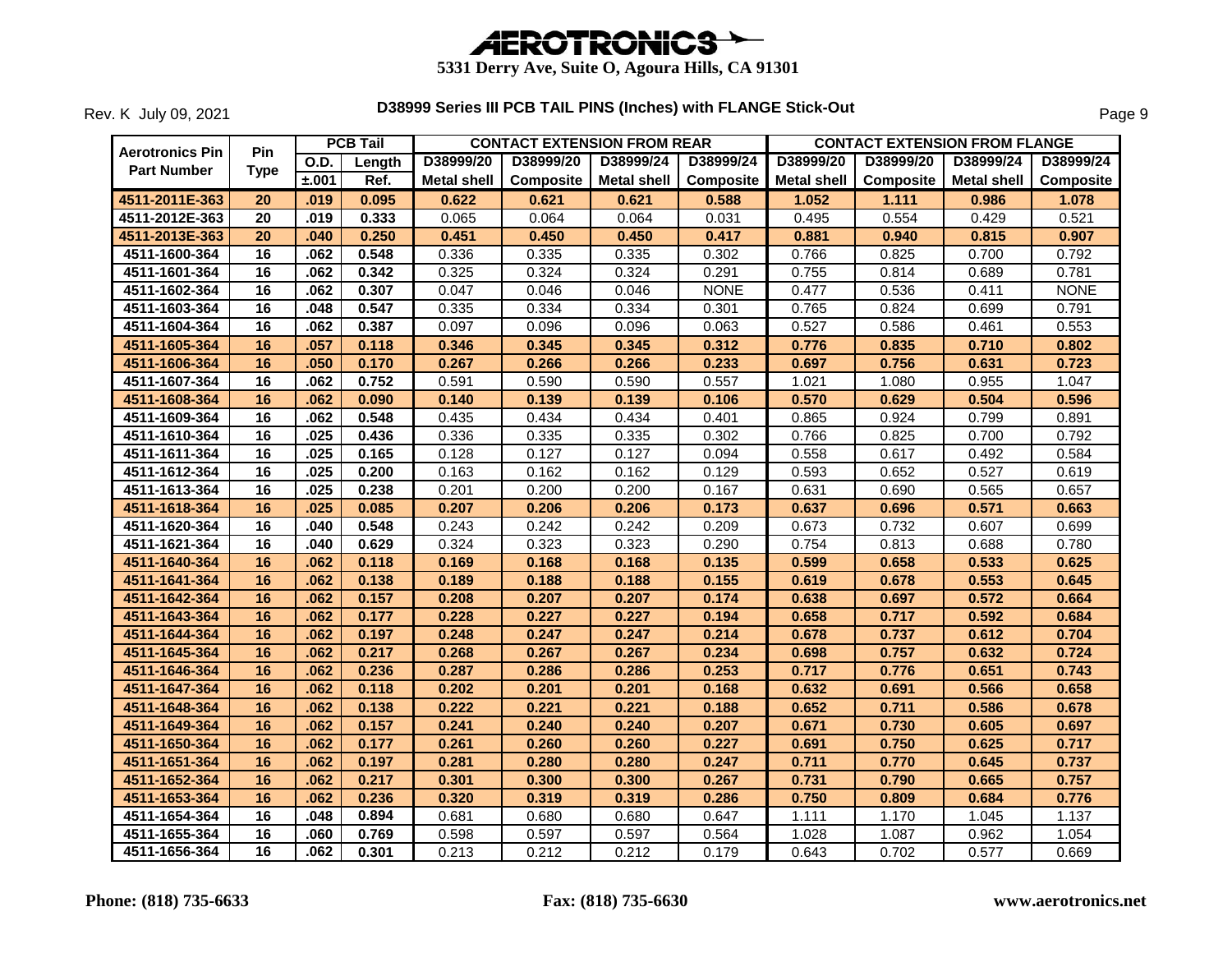

|                                       | Pin             |             | <b>PCB Tail</b> |                    | <b>CONTACT EXTENSION FROM REAR</b> |                    |             |                    | <b>CONTACT EXTENSION FROM FLANGE</b> |                    |                  |
|---------------------------------------|-----------------|-------------|-----------------|--------------------|------------------------------------|--------------------|-------------|--------------------|--------------------------------------|--------------------|------------------|
| Aerotronics Pin<br><b>Part Number</b> | <b>Type</b>     | <b>O.D.</b> | Length          | D38999/20          | D38999/20                          | D38999/24          | D38999/24   | D38999/20          | D38999/20                            | D38999/24          | D38999/24        |
|                                       |                 | ±.001       | Ref.            | <b>Metal shell</b> | <b>Composite</b>                   | <b>Metal shell</b> | Composite   | <b>Metal shell</b> | Composite                            | <b>Metal shell</b> | <b>Composite</b> |
| 4511-1657-364                         | 16              | .062        | 0.434           | 0.250              | 0.249                              | 0.249              | 0.216       | 0.680              | 0.739                                | 0.614              | 0.706            |
| 4511-1658-364                         | 16              | .039        | 0.120           | 0.283              | 0.282                              | 0.282              | 0.249       | 0.713              | 0.772                                | 0.647              | 0.739            |
| 4511-1659-364                         | 16              | .062        | 0.280           | 0.265              | 0.264                              | 0.264              | 0.231       | 0.695              | 0.754                                | 0.629              | 0.721            |
| 4511-1660-364                         | 16              | .062        | 0.213           | 0.203              | 0.202                              | 0.202              | 0.169       | 0.633              | 0.692                                | 0.567              | 0.659            |
| 4511-1661-364                         | 16              | .062        | 0.413           | 0.209              | 0.208                              | 0.208              | 0.175       | 0.639              | 0.698                                | 0.573              | 0.665            |
| 4511-1662-364                         | 16              | .062        | 0.239           | 0.035              | 0.034                              | 0.034              | <b>NONE</b> | 0.465              | 0.524                                | 0.399              | <b>NONE</b>      |
| 4511-1663-364                         | $\overline{16}$ | .062        | 0.428           | 0.223              | 0.222                              | 0.222              | 0.189       | 0.653              | 0.712                                | 0.587              | 0.679            |
| 4511-1665-364                         | 16              | .062        | 0.653           | 0.441              | 0.440                              | 0.440              | 0.407       | 0.871              | 0.930                                | 0.805              | 0.897            |
| 4511-1666-364                         | 16              | .062        | 0.420           | 0.335              | 0.334                              | 0.334              | 0.301       | 0.765              | 0.824                                | 0.699              | 0.791            |
| 4511-1667-364                         | $\overline{16}$ | .062        | 0.330           | 0.245              | 0.244                              | 0.244              | 0.211       | 0.675              | 0.734                                | 0.609              | 0.701            |
| 4511-1668-364                         | 16              | .062        | 0.247           | 0.064              | 0.063                              | 0.063              | 0.030       | 0.494              | 0.553                                | 0.428              | 0.520            |
| 4511-1669-364                         | 16              | .062        | 0.502           | 0.329              | 0.328                              | 0.328              | 0.295       | 0.759              | 0.818                                | 0.693              | 0.785            |
| 4511-1670-364                         | $\overline{16}$ | .062        | 0.635           | 0.542              | 0.541                              | 0.541              | 0.508       | 0.972              | 1.031                                | 0.906              | 0.998            |
| 4511-1671-364                         | 16              | .062        | 0.267           | 0.057              | 0.056                              | 0.056              | <b>NONE</b> | 0.487              | 0.546                                | 0.421              | <b>NONE</b>      |
| 4511-1672-364                         | 16              | .062        | 0.573           | 0.489              | 0.488                              | 0.488              | 0.455       | 0.919              | 0.978                                | 0.853              | 0.945            |
| 4511-1673-364                         | 16              | .062        | 0.250           | 0.412              | 0.411                              | 0.411              | 0.378       | 0.842              | 0.901                                | 0.776              | 0.868            |
| 4511-1674-364                         | 16              | .062        | 0.378           | 0.216              | 0.215                              | 0.215              | 0.182       | 0.646              | 0.705                                | 0.580              | 0.672            |
| 4511-1675-364                         | $\overline{16}$ | .062        | 0.315           | 0.142              | 0.141                              | 0.141              | 0.108       | 0.572              | 0.631                                | 0.506              | 0.598            |
| 4511-1676-364                         | 16              | .062        | 0.380           | 0.543              | 0.542                              | 0.542              | 0.509       | 0.973              | 1.032                                | 0.907              | 0.999            |
| 4511-1677-364                         | 16              | .062        | 0.450           | 0.277              | 0.276                              | 0.276              | 0.243       | 0.707              | 0.766                                | 0.641              | 0.733            |
| 4511-1678-364                         | $\overline{16}$ | .062        | 0.322           | 0.112              | 0.111                              | 0.111              | 0.078       | 0.542              | 0.601                                | 0.476              | 0.568            |
| 4511-1680-364                         | 16              | .062        | 0.522           | 0.360              | 0.359                              | 0.359              | 0.326       | 0.790              | 0.849                                | 0.724              | 0.816            |
| 4511-1681-364                         | $\overline{16}$ | .062        | 0.395           | 0.185              | 0.184                              | 0.184              | 0.151       | 0.615              | 0.674                                | 0.549              | 0.641            |
| 4511-1682-364                         | $\overline{16}$ | .062        | 0.301           | 0.218              | 0.217                              | 0.217              | 0.184       | 0.648              | 0.707                                | 0.582              | 0.674            |
| 4511-1683-364                         | 16              | .062        | 0.445           | 0.235              | 0.234                              | 0.234              | 0.201       | 0.665              | 0.724                                | 0.599              | 0.691            |
| 4511-1684-364                         | 16              | .062        | 0.852           | 0.774              | 0.773                              | 0.773              | 0.740       | 1.204              | 1.263                                | 1.138              | 1.230            |
| 4511-1685-364                         | 16              | .062        | 0.397           | 0.297              | 0.296                              | 0.296              | 0.263       | 0.727              | 0.786                                | 0.661              | 0.753            |
| 4511-1686-364                         | $\overline{16}$ | .062        | 0.945           | 0.707              | 0.706                              | 0.706              | 0.673       | 1.137              | 1.196                                | 1.071              | 1.163            |
| 4511-1687-364                         | 16              | .062        | 0.813           | 0.728              | 0.727                              | 0.727              | 0.694       | 1.158              | 1.217                                | 1.092              | 1.184            |
| 4511-1688-364                         | 16              | .062        | 0.512           | 0.427              | 0.426                              | 0.426              | 0.393       | 0.857              | 0.916                                | 0.791              | 0.883            |
| 4511-1689-364                         | 16              | .062        | 0.190           | 0.193              | 0.192                              | 0.192              | 0.159       | 0.623              | 0.682                                | 0.557              | 0.649            |
| 4511-1690-364                         | 16              | .054        | 0.138           | 0.138              | 0.137                              | 0.137              | 0.104       | 0.568              | 0.627                                | 0.502              | 0.594            |
| 4511-1691-364                         | 16              | .040        | 0.200           | 0.160              | 0.159                              | 0.159              | 0.126       | 0.590              | 0.649                                | 0.524              | 0.616            |
| 4511-1692-364                         | 16              | .062        | 0.250           | 0.451              | 0.450                              | 0.450              | 0.417       | 0.881              | 0.940                                | 0.815              | 0.907            |
| 4511-1200-365                         | 12              | .081        | 0.643           | 0.335              | 0.334                              | 0.334              | 0.301       | 0.765              | 0.824                                | 0.699              | 0.791            |
| 4511-1201-365                         | $\overline{12}$ | .081        | 0.473           | 0.165              | 0.164                              | 0.164              | 0.131       | 0.595              | 0.654                                | 0.529              | 0.621            |
| 4511-1203-365                         | $\overline{12}$ | .081        | 0.523           | 0.215              | 0.214                              | 0.214              | 0.181       | 0.645              | 0.704                                | 0.579              | 0.671            |